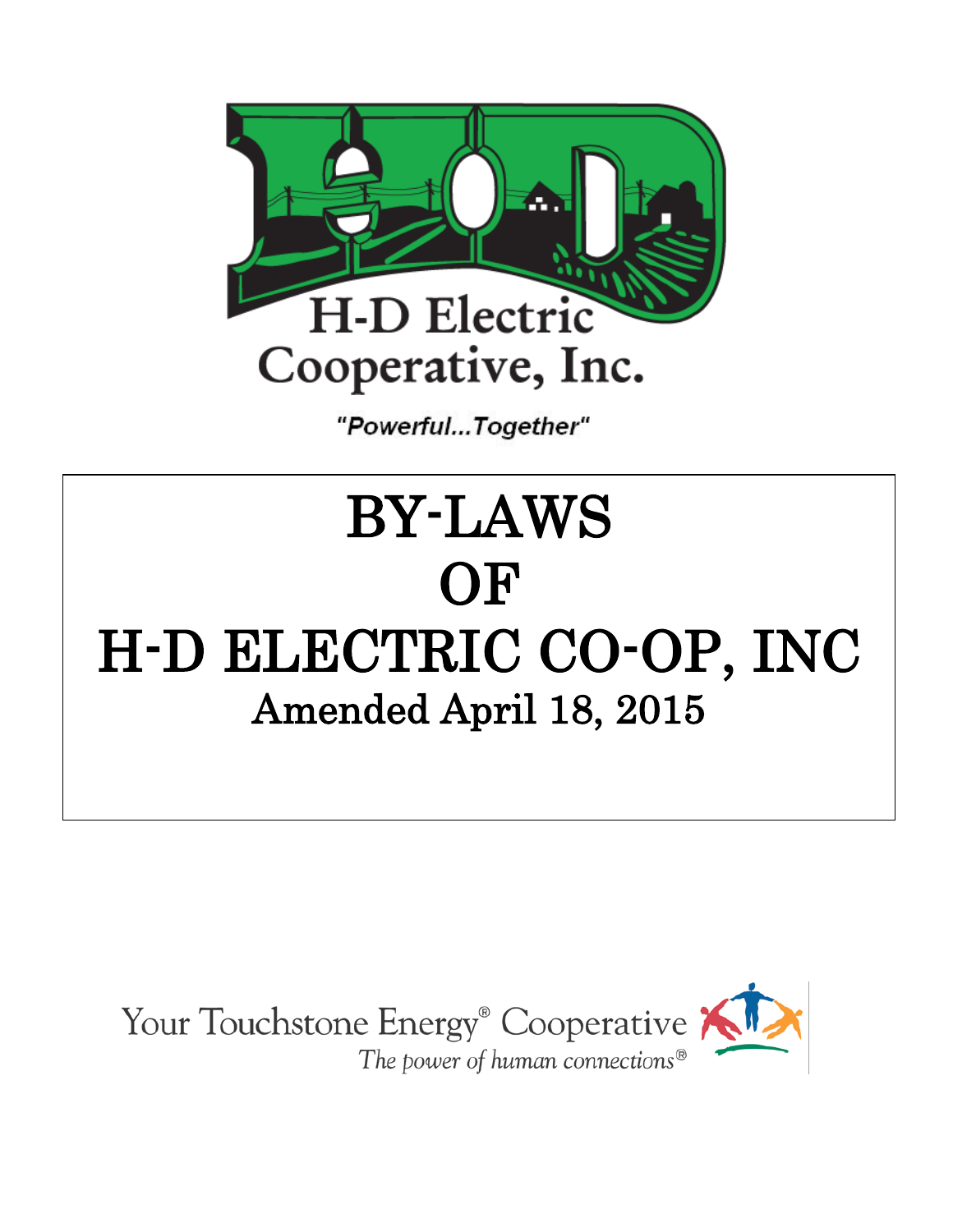## **H-D ELECTRIC COOPERATIVE, INC. BYLAWS**

## **As Amended and Presented to the Membership for Approval on April 18, 2015**

## **ARTICLE I - MEMBERSHIP**

SECTION 1. Eligibility SECTION 2. Application for Membership; Renewal of Prior Application SECTION 3. Membership Fee; Service Security and Facilities Extension Deposits; Contribution in Aid of **Construction** SECTION 4. Joint Membership SECTION 5. Acceptance into Membership SECTION 6. Purchase of Electric Power and Energy. Power Production by Member; Application of Payments to All Accounts SECTION 7. Excess Payments to be Credited as Member Furnished Capital SECTION 8. Wiring of Premises; Responsibility Therefor; Responsibility for Meter Tampering or Bypassing and for Damage to Cooperative Properties; Extent of Cooperative Responsibility; Indemnification SECTION 9. Member to Grant Easements to Cooperative

and to Participate in Required Cooperative Load Management Programs

#### **ARTICLE II- MEMBERSHIP SUSPENSION AND TERMINATION**

SECTION 1. Suspension; Reinstatement SECTION 2. Termination by Expulsion; Renewed Membership SECTION 3. Termination by Withdrawal or Resignation SECTION 4. Termination by Death or Cessation of Existence; Continuation of Membership in Remaining or New Partners SECTION 5. Effect of Termination SECTION 6. Effect of Death, Legal Separation or Divorce upon a Joint Membership SECTION 7. Board Acknowledgement of Membership Termination; Acceptance of Members Retroactively

#### **ARTICLE III- RIGHTS AND LIABILITIES OF MEMBERS**

SECTION 1. Property Interest of Members SECTION 2. Non-liability for Debts of the Cooperative

## **ARTICLE IV - MEETINGS OF MEMBERS**

SECTION 1. Annual Meeting SECTION 2. Special Meetings SECTION 3. Member Action by Mail Ballot A. Member Mail Ballot. B. Ballot. SECTION 4. Notice of Members' Meeting SECTION 5. Quorum SECTION 6. Member Voting SECTION 7. Credentials and Election Committee SECTION 8. Order of Business **ARTICLE V • DIRECTORS**

## SECTION 1. General Powers.

SECTION 2. Election SECTION 3. Tenure SECTION 4. Qualifications SECTION 5. Petitions for Candidacy SECTION 6. Directorate Districts SECTION 7. Voting for Directors; Validity of Board Action SECTION 8. Removal of Directors by Members SECTION 9. Vacancies SECTION 10. Compensation; Expenses SECTION 11. Personal Liability SECTION 12. Close Relative Defined.

#### **ARTICLE VI - MEETINGS OF DIRECTORS**

SECTION 1. Regular Meetings SECTION 2. Special Meetings SECTION 3. Notice of Directors' Meetings SECTION 4. Quorum

## **ARTICLE VII • OFFICERS**

SECTION 1. Number SECTION 2. Election and Term of Office SECTION 3. Removal SECTION 4. President SECTION 5.Vice President SECTION 6. Secretary SECTION 7.Treasurer SECTION 8.Delegation of Secretary's and Treasurer's Responsibilities SECTION 9. General Manager; Chief Executive Officer SECTION 10. Bonds of Officers SECTION 11. Compensation SECTION 12.Reports

#### **ARTICLE VIII • INDEMNIFICATION**

SECTION 1. Indemnification of Officers, Directors, Employees and Agents; Insurance

#### **ARTICLE IX • NONPROFIT OPERATION**

SECTION 1. Interest or Dividends on Capital Prohibited SECTION 2. Patronage Capital in Connection with Furnishing Electric Energy SECTION 3. Unclaimed Patronage Capital Assigned SECTION 4. Patronage Refunds in Connection with Furnishing Other Services SECTION 5. Assessment of Subscription Fee SECTION 6. Capital Credit Setoff

## **ARTICLE X - DISPOSITION OF PROPERTY**

## **ARTICLE XI - SEAL**

#### **ARTICLE XII - FINANCIAL TRANSACTIONS** SECTION 1. Contracts

SECTION 2. Checks, Drafts, Etc SECTION 3. Deposits

#### **ARTICLE XIII • FISCAL YEAR**

#### **ARTICLE XIV - MISCELLANEOUS**

SECTION 1. Membership in Other Organizations SECTION 2. Waiver of Notice SECTION 3. Policies, Rules and Regulations SECTION 4. Accounting System and Reports SECTION 5. Area Coverage

### **ARTICLE XV • AMENDMENTS**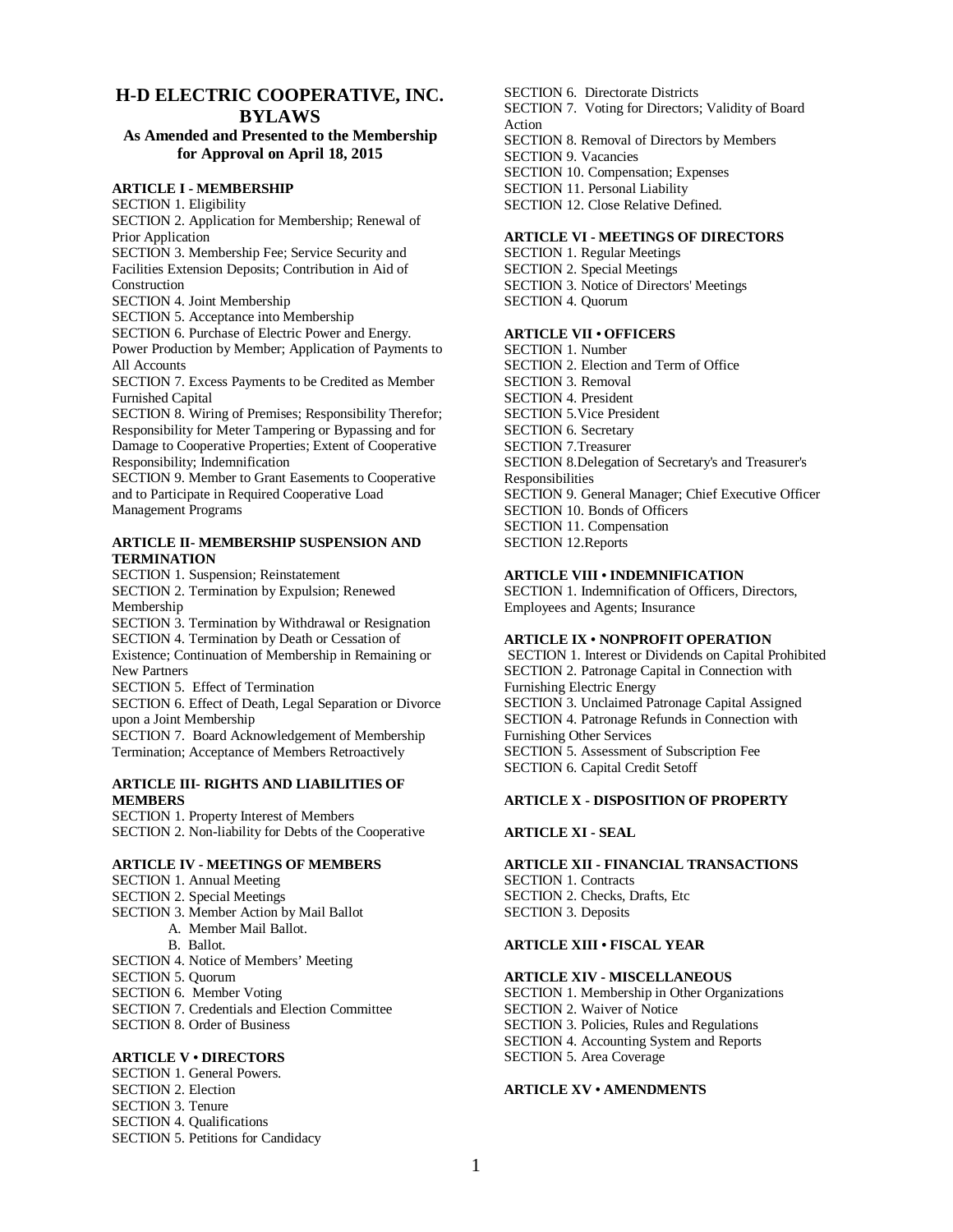## **BYLAWS OF H-D ELECTRIC COOPERATIVE, INC. As Amended April 18, 2015**

## **ARTICLE I MEMBERSHIP**

**SECTION 1. Eligibility.** Any natural person, firm, association, corporation, business, trust, partnership, Federal agency, State or political subdivision thereof, or any body politic (each hereinafter referred to as "person," or "applicant," shall be eligible 'to become a member of, and, at one or more premises owned or directly occupied or used by applicant, to receive electric service from, H-D Electric Cooperative, Inc. hereinafter called the "Cooperative"). No person shall hold more than one membership in the Cooperative.

## **SECTION 2. Application for Membership;**

**Renewal of Prior Application.** Application for membership -- wherein the applicant shall agree to purchase electric power and energy from the Cooperative and to be bound by and to comply with all of the other provisions of the Cooperative's Articles of Incorporation and Conversion, and Bylaws, and all rules, regulations and rate schedules established pursuant thereto, as all the same then exist or may thereafter be duly adopted or amended (the obligations embraced by such agreement being hereinafter called "membership obligations") -- shall be made in writing on such form as is provided therefor by the Cooperative. With respect to any particular classification of service for which the Board of Directors shall require it, such application shall be accompanied by a supplemental contract, executed by the applicant on such form as is provided therefor by the Cooperative. The membership application shall be accompanied by the membership fee provided for in Section 3 herein (together with any service security deposit, service connection deposit or fee, facilities extension deposit, or contribution in aid of construction that may be required by the Cooperative), which fee (and such service security deposit, service connection deposit or fee, facilities extension deposit, or contribution in aid of construction, if any) shall be refunded in the event the application is by Board resolution denied. Any former member of the Cooperative may, by the sole act of paying a new membership fee and any outstanding account plus accrued interest thereon at the South Dakota legal rate on judgments in effect when such account first became overdue, compounded annually (together with any service security deposit, service connection deposit or fee, facilities, extension deposit, or contribution m aid of construction that may be required by the Cooperative, renew and reactivate any prior application for

membership to the same effect as though the application had been newly made on the date of such payment.

**SECTION 3. Membership Fee; Service Security and Facilities Extension Deposit- Contribution in Aid of Construction**. The membership fee shall be fixed from time to time by the Board of Directors. The membership fee (together with any service security deposit, service connection deposit or fee, facilities extension deposit, contribution in aid of construction or any combination thereof, if required by the cooperative) shall entitle the member to one service connection. A service connection deposit or fee, in such amount as shall be prescribed by the Cooperative (together with a service security deposit, a facilities extension deposit or a contribution in aid of construction or any combination thereof, if required by the Cooperative), shall be paid by the member for each additional service connection requested by applicant.

**SECTION 4. Joint Membership**. A member may apply at any time for conversion to a joint membership (limited to two persons only) subject to compliance with the requirements set forth in Section 1 of this Article. The term joint membership shall be deemed to be joint tenants with full rights of survivorship as authorized by the laws of this state, except as restricted herein, as limited to two persons only. Any provisions relating to the rights and liabilities of membership shall apply equally with respect to the holders of a joint membership. For joint membership the following rules shall apply:

- (a) the presence at a meeting of any joint member shall be regarded as the presence of one member, and of constituting a joint waiver of notice of the meeting;
- (b) the vote of any joint members shall constitute one vote; no split vote shall be permitted;
- (c) if there is any disagreement between joint members as to who is entitled to vote for the joint membership, if parties are not able to reach an agreement as to how to determine who should vote, the president of the board may choose any reasonable method of chance to determine who shall vote;
- (d) a waiver of notice signed by any joint member shall constitute a joint waiver;
- (e) notice to any joint member shall constitute notice to all joint members;
- (f) expulsion or withdrawal of any joint member shall terminate the joint membership;
- (g) either joint member, but not both, may be elected or appointed as an officer or director, subject to the qualifications for such office as stated in these Bylaws; and;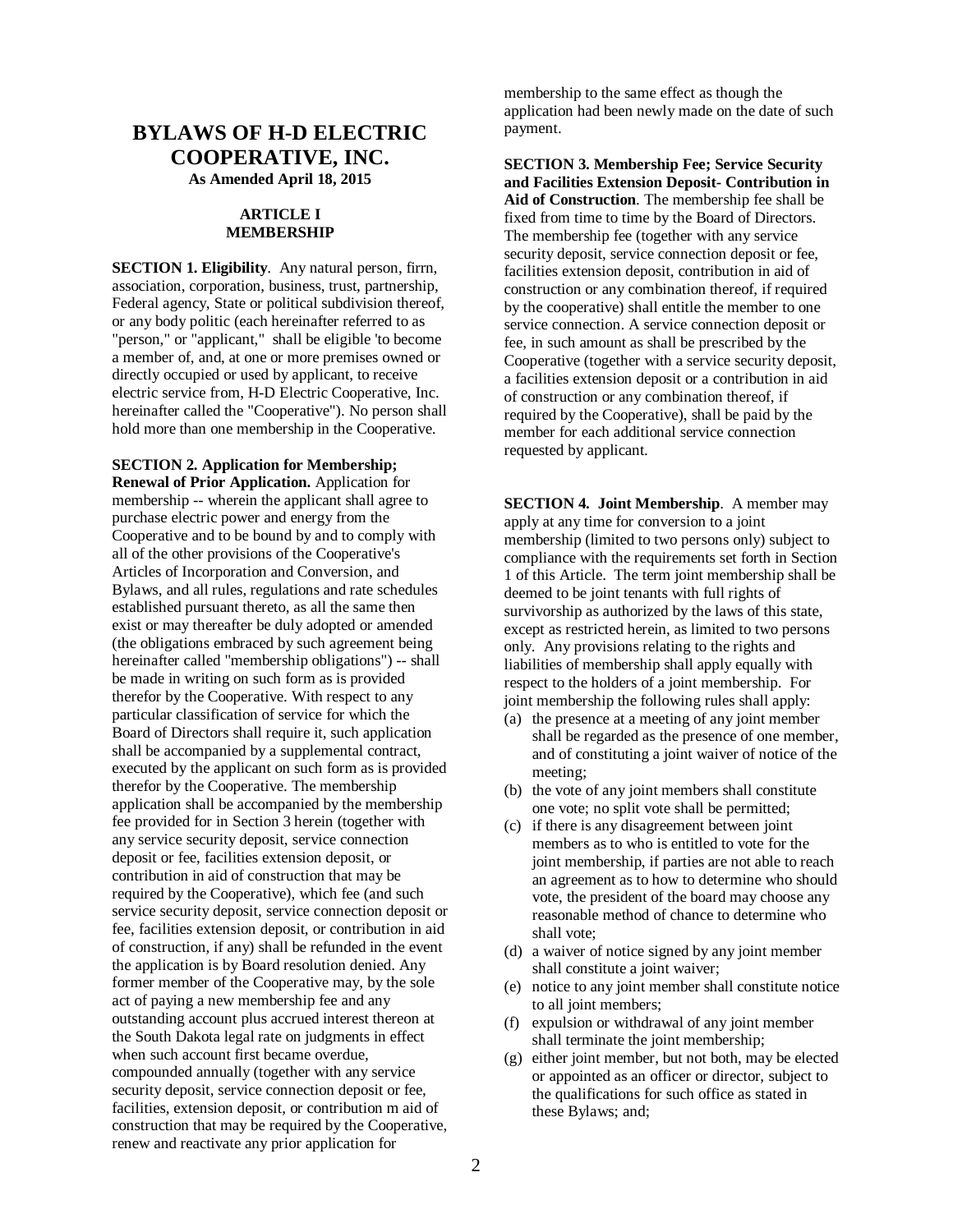(h) the joint member continuing to receive electric service shall be considered as an individual member upon notification of death, divorce or legal separation, or legal conclusion of the relationship of those named in a joint membership.

**SECTION 5. Acceptance into Membership**. Upon complying with the requirements set forth in Section 2 herein, any applicant shall automatically become a member on the date of the connection for electric service; PROVIDED, that the Board of Directors may by resolution deny an application and refuse to extend service upon its determination that the applicant is not willing or is not able to satisfy and abide by the Cooperative's terms and conditions of membership or that such application should be denied for other good cause; PROVIDED FURTHER, that any person whose application, for sixty (60) days or longer, has been submitted to but not approved by the Board of Directors may, by filing written request therefor with the Cooperative at least thirty (30) days prior to the next meeting of the members, have the application submitted to and approved or disapproved by the vote of the members at such meeting, at which the applicant shall be entitled to be present and be heard.

**SECTION 6. Purchase of Electric Power and Energy; Power Production by Member; Application of Payments to All Accounts**. The Cooperative shall make all reasonable efforts to furnish its members with adequate and dependable electric service, although it cannot and therefore does not guarantee a continuous and uninterrupted supply thereof; and each member, for so long as such premises are owned or directly occupied or used by the member, shall purchase from the Cooperative all central station electric power and energy purchased for use on all premises to which electric service has been furnished by the Cooperative pursuant to the membership, unless and except to the extent that the Board of Directors may in writing waive such requirement, and shall pay therefor at the times, and in accordance with the rules, regulations, and rate schedules (including any monthly minimum amount that may be charged without regard to the amount of electric power and energy actually used) established by the Board of Directors and, if in effect, in accordance with the provisions of any supplemental contract that may have been entered into as provided for in Section 2 herein. Production or use of electric energy on such premises, regardless of the source thereof, by means of facilities which shall be interconnected with Cooperative facilities, shall be subject to appropriate regulations as shall be fixed from time to time by the Cooperative. Each member shall also pay all other amounts owed by the member to the Cooperative as and when they become due and

payable. When the member has more than one service connection from the Cooperative, any payment by the member for service from the Cooperative shall be deemed to be allocated and credited on a prorata basis to the member's outstanding accounts for all such service connections, notwithstanding that the Cooperative's actual accounting procedures do not reflect such allocation and proration.

**SECTION 7. Excess Payments to be credited as Member-furnished Capital.** All amounts paid for electric service in excess of the cost thereof shall be furnished by members as capital, and each member shall be credited with the capital so furnished as provided in Article IX of these Bylaws.

**SECTION 8. Wiring of Premises- Responsibility Therefor; Responsibility for Meter Tampering or Bypassing and for Damage to Cooperative Properties; Extent of Cooperative Responsibility; Indemnification.** Each member shall cause all premises receiving electric service pursuant to the membership to become and to remain wired in accordance with the specifications of the South Dakota Electrical Commission, the National Electric Code, any applicable state code or local government ordinances, and of the Cooperative. Where different specifications have variant standards, the more exacting shall be complied with. Each member shall be responsible for -- and shall indemnify the Cooperative and its employees, agents and independent contractors against death, injury, loss or damage resulting from any defect in or improper use or maintenance of -- such premises and all wiring and apparatuses connected thereto or used thereon. Each member shall make available to the Cooperative a suitable site, as determined by the Cooperative, whereon to place the Cooperative's physical facilities for the furnishing and metering of electric service and shall permit the Cooperative's authorized employees, agents and independent contractors to have access thereto safely and without interference from hostile dogs or any other hostile source for meter reading, bill collecting and for inspection, maintenance, replacement, relocation, repair or disconnection of such facilities at all reasonable times. As part of the consideration for such service, each member shall be the Cooperative's bailee of such facilities and shall accordingly desist from interfering with, impairing the operation of or causing damage to such facilities, and shall use the member's best efforts to prevent others from so doing. Each member shall also provide such protective devices to the member's premises, apparatuses or meter base as the Cooperative shall from time to time require in order to protect the Cooperative's physical facilities and their operation and to prevent any interference with or damage to such facilities. In the event such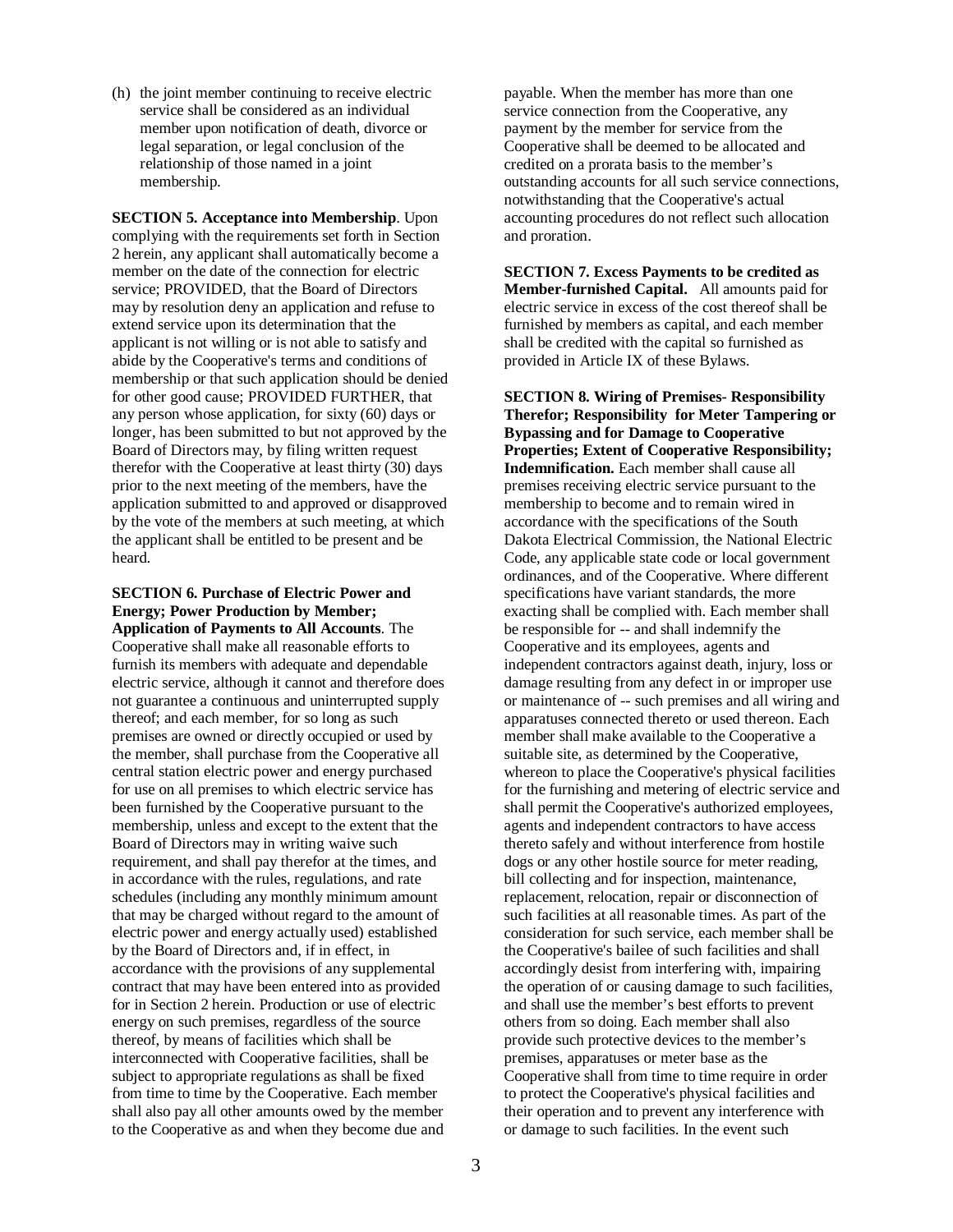facilities are interfered with, impaired in their operation or damage by the member, or by any other person when the member's reasonable care and surveillance should have prevented such, the member shall indemnify the Cooperative and its employees, agents and independent contractors against death, injury, loss or damage resulting therefrom including but not limited to the Cooperative's cost of repairing, replacing or relocating any such facilities and its loss, if any, of revenue resulting from the failure or defective functioning of its metering equipment. The Cooperative shall, however, in accordance with its applicable service rules and regulations, indemnify the member for any overcharges for service that may result from a malfunctioning of its metering equipment or any error occurring in the Cooperative's billing procedures. In no event shall the responsibility of the Cooperative for furnishing electric service extend beyond the point of delivery.

**SECTION 9. Member to Grant Easements to Cooperative and to Participate in Required Cooperative Load Management Programs.** Each member shall, upon being requested so to do by the Cooperative, execute and deliver to the Cooperative grants of easement or right-of-way over, on and under such lands owned or leased by or mortgaged to the member, and in accordance with such reasonable terms and conditions, as the cooperative shall require for the furnishing of electric service to the member or other members or for the construction, operation, maintenance or relocation of the Cooperative's electric facilities. Each member shall participate in any required program and comply with related rates and services rules and regulations that may be established by the Cooperative to enhance load management, more efficiently to utilize or conserve electric energy or to conduct load research.

## **ARTICLE II MEMBERSHIP SUSPENSION AND TERMINATION**

**SECTION 1. Suspension; Reinstatement**. Upon the failure, after the expiration of the initial time limit prescribed either in a specific notice to the member or in the Cooperative's generally publicized applicable rules and regulations, to pay any amounts due the Cooperative or to cease any other noncompliance with this membership obligation, a member's membership shall automatically be suspended; andthe member shall not during such suspension be entitled to cast a vote at any meeting of the members. Payment of all amounts due the Cooperative including any additional charges required for such reinstatement, and/or cessation of any other noncompliance with the membership obligations within the final time limit provided in such notice or rules and regulations shall automatically reinstate the

membership, in which event the member shall thereafter be entitled to vote at the meetings of the Cooperative's members.

**SECTION 2. Termination by Explusion; Renewed Membership**. Upon failure of a suspended member to be automatically reinstated to membership, as provided in Section 1 herein, the member may, without further notice, but only after due hearing if such is requested by the member, be expelled by resolution of the Board of Directors at any subsequently held regular or special meeting of the Board. Any person so expelled may, by delivering written notice to that effect to the Cooperative at least ten (10 days prior to the next meeting of the members, appeal to and be present and heard at such meeting, which may vote approval of such expulsion or disapproval thereof, in which latter event such person's membership shall be reinstated retroactively to the date of the expulsion. After any finally effective expulsion of a member, the person or entity, as referred to in Article I, Section I, may not again become a member except upon new application therefore duly approved as provided in Article I, Section 5. The Board of Directors, acting upon principles of general application in such cases, may establish such additional terms and conditions for renewed membership as it determines to be reasonably necessary to assure the applicant's compliance with all the membership obligations.

**SECTION 3. Termination by Withdrawal or Resignation** A member may withdraw from membership upon such generally applicable conditions as the Board of Directors shall prescribe and upon either (a) ceasing to or, with the approval of the Board of Directors, resigning the membership in favor of a new applicant who also shall own or directly occupy or use all premises being furnished electric service pursuant to the membership, or (b) except when the Board of Directors specifically waives such condition, abandoning totally and permanently the use of central station electric service on such premises.

**SECTION 4. Termination by Death or Cessation of Existence; Continuation of Membership in Remaining or New Partners.** Except as provided in Section 6 herein, the death of an individual human member shall automatically terminate the membership. The cessation of the legal existence of any other type of member shall automatically terminate such membership: PROVIDED, that upon the dissolution for any reason of a partnership, or upon the death, withdrawal or addition of any individual partner, such membership shall continue to be held by such remaining and/or new partner or partners as continue to own or directly to occupy or use the premises being furnished electric service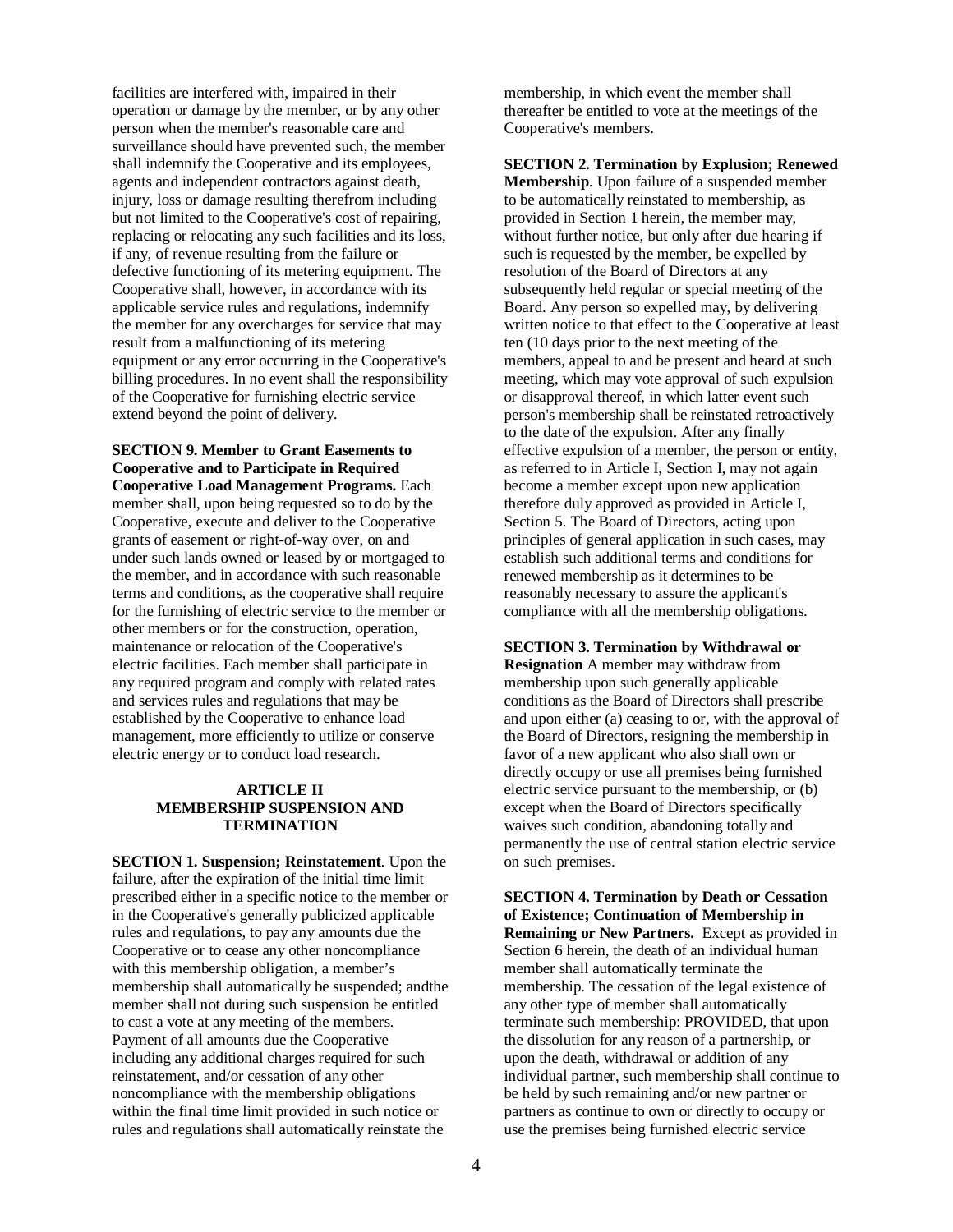pursuant to such membership in the same manner and to the same effect as though such membership had never been held by different partners; PROVIDED FURTHER, that neither a withdrawing partner nor the estate shall be released from any debts then due the Cooperative.

**SECTION 5. Effect of Termination.** Upon the termination in any manner of a person's membership, the member or the member's estate, as the case may be shall be entitled to refund of the membership fee (and to the service security deposit, if any, theretofore paid the Cooperative, less any amounts due the Cooperative; but neither the member nor the member's estate, as the case may be, shall be released from any debts or other obligations then remaining due the Cooperative. Notwithstanding the suspension or expulsion of a member, as provided for in Sections 1 and 2 herein, such suspension or expulsion shall not, unless the Board of Directors shall expressly so elect, constitute such release of such person from the membership obligations as to entitle the member to purchase from any other person any central station electric power and energy for use at the premises to which such service has theretofore been furnished by the Cooperative pursuant to such membership.

**SECTION 6. Effect of Death, Legal Separation or Divorce upon a Joint Membership.** Upon the death of either member of a joint membership, such membership shall continue to be held solely by the survivor, in the same manner and to the same effect as though such membership had never been joint; PROVIDED, that the estate of the deceased member shall not be released from any debts due the Cooperative. Upon the legal separation or divorce of the holders of a joint membership, such membership shall continue to be held solely by the member who continues directly to occupy or use the premises covered by such membership in the same manner and to the same effect as though such membership had never been joint; PROVIDED, that the other member shall not be released from any debts due the Cooperative.

## **SECTION 7. Board Acknowledgement of Membership Termination; Acceptance of**

**Members Retroactively.** Upon the termination of a person's membership for any reason, the Board of Directors, as soon as practicable after such termination is made known to it, shall by appropriate resolution formally acknowledge such termination, effective as of the date on which the Cooperative ceased furnishing electric service to such person. Upon discovery that the Cooperative has been furnishing electric service to any person other than a member, it shall cease furnishing such service unless such person applies for, and the Board of Directors

approves, membership retroactively to the date on which such person first began receiving such service, in which event the Cooperative, to the extent practicable, shall correct its membership and all related records accordingly.

## **ARTICLE III RIGHTS AND LIABILITIES OF MEMBERS**

**SECTION 1. Property Interest of Members**. Upon dissolution, after (a) all debts and liabilities of the Cooperative shall have been paid, and (b) all capital furnished through patronage shall have been retired as provided in these bylaws, the remaining property and assets of the Cooperative shall be distributed among the members and former members in proportion which the aggregated patronage of each bears to the total patronage of all members during the ten years next preceding the date of the filing of the certificate of dissolution, or, if the Cooperative shall not have been in existence for such period, during the period of its existence.

## **SECTION 2. Non-liability for Debts of the Cooperative**. The private property of the members shall be exempt from execution or other liability for the debts of the Cooperative and no member shall be liable or responsible for any debts or liabilities of the Cooperative.

#### **ARTICLE IV MEETINGS OF MEMBERS**

**SECTION 1. Annual Meeting**. The annual meeting of the members shall be held on such date and hour of the day as shall be fixed by the Board of Directors at such place in the Counties of Deuel or Hamlin, State of South Dakota, and shall be designated in the Notice of Meeting, for the purpose of electing directors, passing upon reports for the previous fiscal year, and transacting such other business as may come before this meeting. It shall be the responsibility of the Board of Directors to make adequate plans and preparations for the annual meeting. Failure to hold the annual meeting at the designated time shall not work a forfeiture or dissolution of the Cooperative.

**SECTION 2. Special Meetings**. Special meetings of members may be called by resolution of the board of directors, by any three directors, by the President, or by ten percentum or more of all the members and it shall thereupon be the duty of the Secretary to cause notice of such meeting to be given as hereinafter provided. Special meetings of the members may be held at any place within the County of Deuel or Hamlin, State of South Dakota specified in the notice of the special meeting.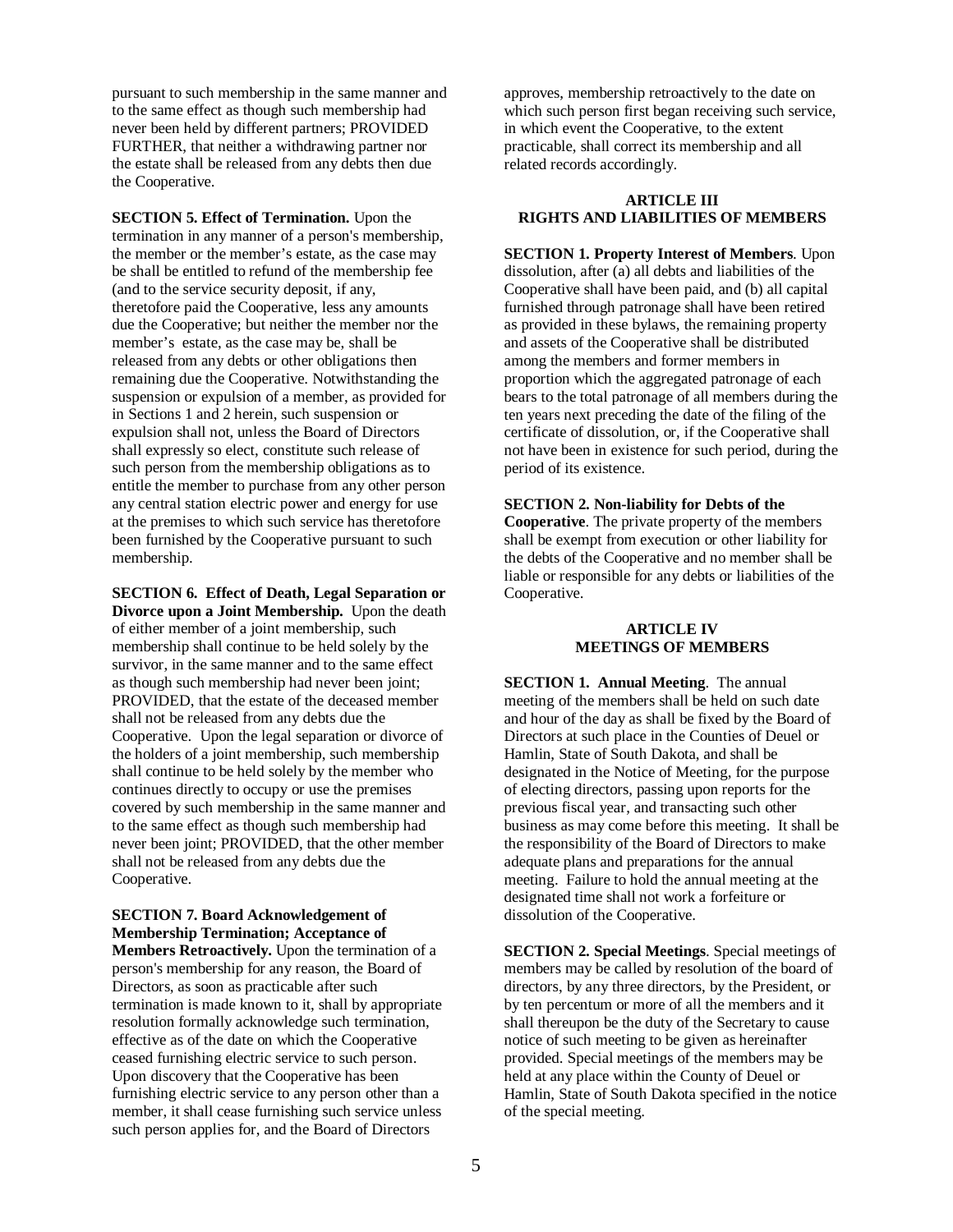## **SECTION 3. Member Action by Mail Ballot.**

Except for election of Directors and unless otherwise provided by the Articles of Incorporation, the Articles of Conversion or these Bylaws and in a manner determined by the board consistent with this Bylaw members may act as provided in this Bylaw.

**A. Member Mail Ballot.** Except for election of Directors and in conjunction with a Member Meeting, Members may vote by mail on any matter, except election of a Director, as provided in these Bylaws by the Cooperative delivering a written ballot ("Member Mail Ballot") to all Members entitled to vote on the matter and/or from whom the Cooperative received a written request for a Member Mail Ballot at least ten (10) days prior to the Member Meeting.

Members submitting a completed Member Mail Ballot may not vote at the Member meeting specified in the Member Mail Ballot regarding any matter described in the Member Mail Ballot. Each completed Member Mail Ballot received by the Cooperative prior to the Members Meeting shall count as a member present and voting at a meeting for any quorum requirements of these By-laws.

The cooperative shall count all properly completed Member Mail Ballots received on, or before, the time and date specified in the Member Mail Ballot as the Member's vote.

**B. Ballot.** Each Member Mail Ballot ("Ballot") must:

1. Set forth and describe each proposed action and include the language of any motion, resolution, Bylaw Amendment, or other written statement, upon which a member is asked to vote;

2. State the date of any Member Meeting at which the Members are scheduled to vote on the matter;

3. Provide an opportunity to vote for or against, or to abstain from voting on, each proposed action; 4. Instruct the Member how to complete and return the completed Ballot; and

5. State the time and date by which the Cooperative must receive the completed Ballot.

Unless otherwise provided by the Board, a Member may not revoke a completed Ballot received by the Cooperative. A Member's failure to receive a Ballot does not affect any action taken by Member Mail Ballot.

#### **SECTION 4. Notice of Members' Meetings.**

Written or printed notice stating the place, day, and hour of the meeting and, in case of a special meeting or an annual meeting at which business requiring special notice is to be transacted, the purpose or purposes for which the meeting is called shall be

delivered not less than ten days before the date of the meeting, either personally or by mail, by or at the directions of the Secretary or upon a default in duty by the Secretary, by the persons calling the meeting, to each member. If mailed, such notice shall be deemed to be delivered when deposited in the United States mail, addressed to the member at the member's address as it appears on the records of the Cooperative, with postage thereon prepaid. The failure of any member to receive notice of an annual or special meeting of the members shall not invalidate any action which may be taken by the members at any such meeting.

**SECTION 5. Quorum.** As long as the total number of members does not exceed one thousand, five percentum of the total number of members present in person shall constitute a quorum. In case the total number of members shall exceed one thousand, fifty members present in person shall constitute a quorum. If less than a quorum is present at any meeting, a majority of those present in person may adjourn the meeting from time to time without further notice. The minutes of each meeting shall contain a list of the members present in person.

**SECTION 6. Member Voting.** Each member who is not in a status of suspension, as provided for in Article II Section 1, upon presenting identification or proof of cooperative membership as reasonably required by the cooperative, and regardless of the value or quantity of cooperative services used, received or purchased may cast one vote on any matter for which the member is entitled to vote. Individuals voting on behalf of non-natural person members must present evidence satisfactory to the cooperative that the individual is duly authorized to vote for the non-natural person member. The spouse of a member may vote on behalf of the member, unless the member has indicated otherwise.

Unless otherwise provided by Law, the Articles of Incorporation, the Articles of Conversion, or these Bylaws, Members approve a matter and act if: 1) A member quorum is present; and

2) A majority of members present in person or voting by Member Mail Ballot, entitled to vote on a matter and voting on the matter, vote in favor of the matter; and

3) The votes cast for the matter equal or exceed a majority of the applicable member quorum.

At any member meeting, the individual presiding over the member vote may require the members to vote by voice. If the individual presiding over the member vote determines, in good faith, that a written vote is required to determine the vote results or because of voting by Member Mail Ballot, then the members shall vote by written ballot.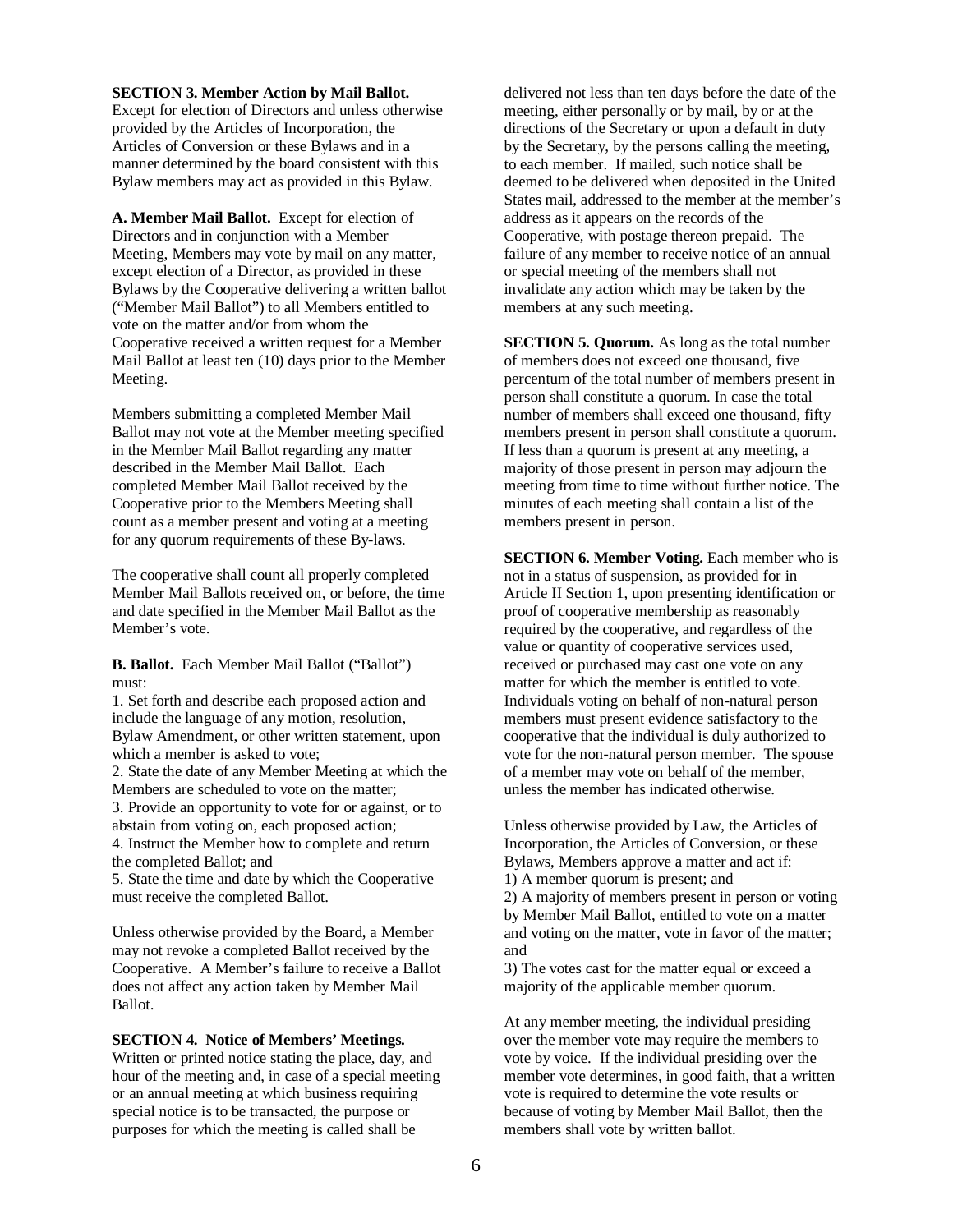Members may not accumulate votes. Agreements signed by members providing the manner in which the member shall vote are not valid.

**SECTION 7. Credentials and Election Committee**.

The Board of Directors shall, at least ten 10 days before any meeting of the members, appoint a Credentials and Election Committee. The Committee shall consist of an uneven number of members not less than three nor more than nine who are not members of the Nominating Committee or existing Cooperative employees, agents, officers, directors, or known candidates for director, and who are not close relative as hereinafter defined or members of the same household of members of the Nominating Committee or existing Cooperative employees, agents, officers, directors, or known candidates for director. In appointing the Committee, the Board shall have regard for the equitable representation of the several areas served by the Cooperative. The Committee shall elect its own chairman and secretary prior to the member meeting. It shall be the responsibility of the Committee to establish or approve the manner of conducting member registration and any ballot or other voting, to pass upon all questions that may arise with respect to the registration of members in person, to count all ballots or other votes cast in any election or in any other matter, to rule upon the effect of any ballots or other vote irregularly or indecisively marked or cast, to rule upon all other questions that may arise relating to member voting and the election of directors including but not limited to the validity of petitions of nomination or the qualifications of candidates and the regularity of the nomination and election of directors, and to pass upon any protest or objection filed with respect to any election or to conduct affecting the results of any election. In the exercise of its responsibility, the Committee shall have available to it the advice of counsel provided by the Cooperative. In the event a protest or objection is filed concerning any election, such protest or objection must be filed during, or within three (3) business days following the adjournment of, the meeting in which the voting is conducted. The Committee shall thereupon be reconvened, upon notice from its chairman, not less than seven (7) days after such protest or objection is filed. The Committee shall hear such evidence as is presented by the protestors or objectors), who may be heard in person, by counsel, or both, and any opposing evidence; and the Committee by a vote of a majority of those present and voting, shall, within a reasonable time but not later than thirty (30 days after such hearing, render its decision, the result of which may be to affirm the election, to change the outcome thereof, or to set it aside. The Committee may not affirmatively act on any matter unless a majority of the Committee is present. The Committee's decision

(as reflected by a majority of those actually present and voting) on all matters covered by this Section shall be final.

**SECTION 8. Order of Business**. The order of business at the annual meeting of the members and, insofar as practicable or desirable, at all other meetings of the members shall be essentially as follows:

(a) Report on the number of members present in person in order to determine the existence of a quorum;

(b) Reading of the notice of the meeting and proof of the due giving thereof, or of the waiver or waivers of notice of the meeting, as the same may be © Reading of unapproved minutes of previous meetings of the members and the taking of necessary action thereon;

- (d) Presentation and consideration of reports of officers, directors and committees;
- 
- (e) Election of directors;
- (f) Unfinished business;
- (g) New business;
- (h) Adjournment;

Notwithstanding the foregoing, the Board of Directors, or the members themselves may from time to time establish a different order of business for the purpose of assuring the earlier consideration of and action upon any item of business the transaction of which is necessary or desirable in advance of any other item of business: PROVIDED, that no business other than adjournment of the meeting to another time and place may be transacted until and unless the existence of a quorum is first established.

## **ARTICLE V DIRECTORS**

**SECTION 1. General Powers**. The business and affairs of the Cooperative shall be managed by a board of nine directors which shall exercise all of the powers of the Cooperative except such as are by law, the articles of conversion, or these by-laws conferred upon or reserved to the members.

**SECTION 2. Election**. At each annual meeting of the members, directors shall be elected by secret written ballot by the members and, except as provided in Section 4 of this Article, from among those members who are natural persons: PROVIDED, that, when the number of nominees does not exceed the number of directors to be elected from a particular Directorate District, and if there is no objection, secret written balloting may be dispensed with in respect of that particular election and voting may be conducted in any other proper manner. Directors shall be elected by a plurality of the votes cast unless the members in advance of any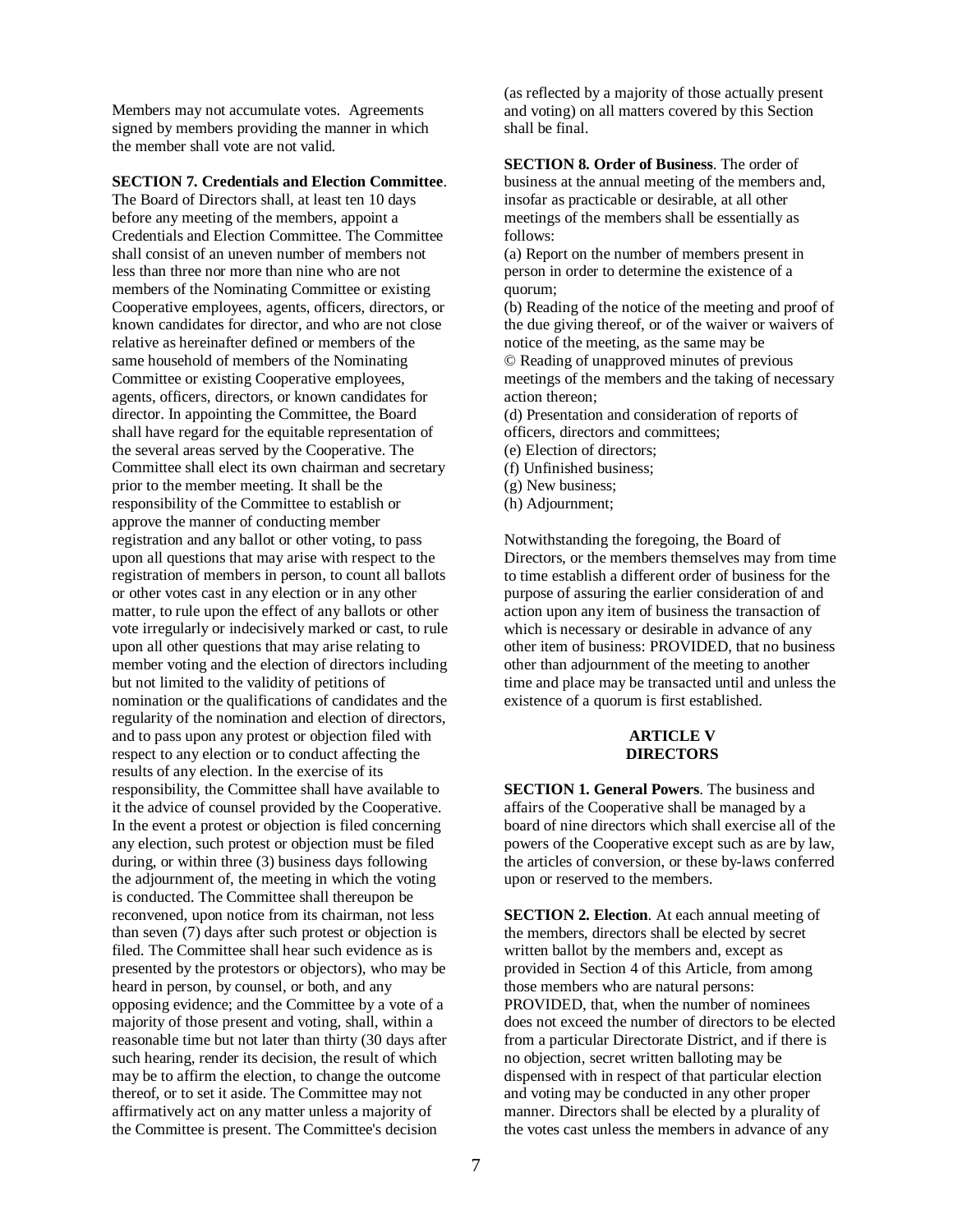balloting resolve that a majority of the votes cast shall be required to elect, and this Bylaw provision shall be drawn to the attention of the members and explained to them prior to any balloting.

**SECTION 3. Tenure**. Directors shall be so nominated and elected that one director from or with respect to each of Directorate Nos. 3, 4, and 9 shall be elected for three year terms at an annual member meeting; one director from or with respect to each of Directorate Districts Nos. 5, 7, and 8 shall be elected for three year terms at the next succeeding annual member meeting; and one director from or with respect to each of Directorate Districts Nos. 1, 2, and 6 shall be elected for three-year terms at the next succeeding annual member meeting, and so forth. Upon their election, directors shall, subject to the provisions of these Bylaws with respect to the removal of directors, serve until the annual meeting of the members of the year in which their terms expire or until their successors shall have been elected and shall have qualified. If for any reason an election of directors shall not be held at an annual meeting of the members duly fixed and called pursuant to these Bylaws, such election may be held at an adjournment of such meeting or at a subsequently held special or the next annual meeting of the members. Failure of an election for a given year shall allow the incumbents whose directorships would have been voted on to hold over only until the next member meeting at which a quorum is present.

**SECTION 4. Qualifications**. No person shall be eligible to become or remain a director of the Cooperative who is a close relative of an incumbent director or of an employee of the Cooperative, or is not a member in good standing of the Cooperative and receiving service therefrom at the primary residential abode; PROVIDED, that the operating or chief executive of any member which is not a natural person, such as a corporation, church, etc. or its designee, shall, notwithstanding that the member does not receive service from the Cooperative at the member's primary residential abode, be eligible to become a director, from the Directorate District in which such member is located, if the member or such designee (1) is in substantial permanent occupancy, direction or use of the premises served by -the Cooperative, and (2) is a permanent and year-round resident within or in close proximity to an area served by the Cooperative; BUT PROVIDED FURTHER, that no more than one (1) such person may serve on the Board of Directors at the same time. No person shall be eligible to become or remain a director of, or to hold any other position of trust in the cooperative if that person does not have the legal capacity to enter into a binding contract or is in any way employed by or financially interested in a competing enterprise, or a business selling electric energy or supplies to the

Cooperative; or a business primarily engaged in selling electrical or plumbing appliances, fixtures or supplies to, among others, the members of the Cooperative. Upon establishment of the fact that a nominee for director lacks eligibility under this Section or as may be provided elsewhere in these Bylaws, it shall be the duty of the chairman presiding at the meeting at which such nominee would otherwise be voted upon to disqualify such nominee. Upon the establishment of the fact that any person being considered for, or already holding a directorship or other position of trust in the Cooperative lacks eligibility under this Section, it shall be the duty of the Board of Directors to withhold each position from such person, or to cause the person to be removed therefrom, as the case may be. Nothing contained in this Section shall, or shall be construed to, effect in any manner whatsoever the validity of any action taken at any meeting of the Board of Directors, unless such action is taken with respect to a matter which is affected by the provision of this Section and in which one or more of the directors have an interest adverse to that of the Cooperative.

**SECTION 5. Petitions for Candidacy.** Elections for positions on the Board of Directors are held at the annual meeting of members. An individual may become a candidate for a board position by meeting the Qualifications of Section 4, of this Article V, and by submitting to the Cooperative a written petition of candidacy signed by at least fifteen (15) members not less than 25 days and not more than 75 days prior to the date of the annual meeting of members. The secretary of the Cooperative shall verify that only members of the Cooperative have signed the candidate petitions. Any petition so filed shall designate the name of the nominee, the term for which nominated and the district to be served. Specific procedures and instructions will be furnished to any interested member upon request. Notwithstanding the provisions contained in this Section, failure to comply with any of such provisions shall not affect in any manner whatsoever the validity of any action taken by the Board of Directors after the election of directors.

## **SECTION 6. Directorate Districts.**

The territory served by the Cooperative shall be divided into nine Directorate Districts. The districts herein provided for shall comprise the following territories: District No. 1 -Brandtford Township, Oxford Township and Opdahl Township, Hamlin County, South Dakota and Kampeska Township, Codington County, South Dakota; District No. 2 - Hayti Township, Florence Township and Castlewood Township, Hamlin County, South Dakota; District No. 3 - Hamlin Township and Dempster Township, Hamlin County, South Dakota, and Hidewood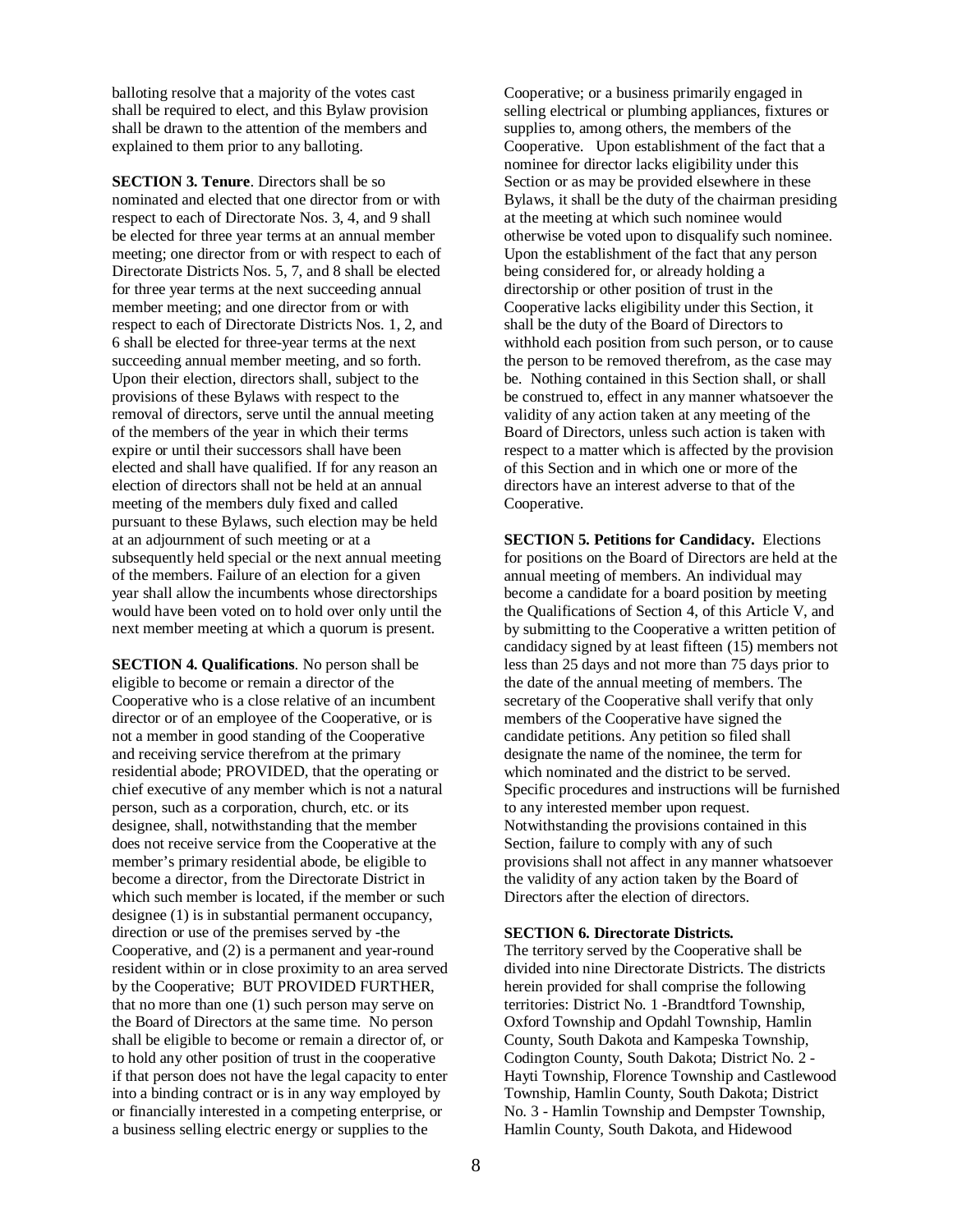Township, Deuel County, South Dakota; District No. 4 - Portland Township, Rome Township, Goodwin Township and Havana Township, Deuel County, South Dakota, Kranzburg Township, Codington County, South Dakota, and Georgia Township, Grant County, South Dakota; District No. 5 Altamont, Altamont Township, Clear Lake Township and Brandt Township, Deuel County, South Dakota; District No. 6 - Lowe Township, Antelope Valley Township, Glenwood Township, and Herrick Township, Deuel County, South Dakota, Adams Township, Grant County, South Dakota and Mehurin Township, Lac Qui Parle County, Minnesota; District No. 7 - Norden Township and Scandinavia Township, Deuel County, South Dakota, Oak Lake Township and Hendricks Township, Brookings County, South Dakota and Fortier Township, Yellow Medicine County, Minnesota; District No. 8 - Blom Township, Grange Township, Deuel County, South Dakota, Estelline Township, Hamlin County, South Dakota and Argo Township, Eureka Township and Preston Township, Brookings County, South Dakota; District No. 9 - Norden Township, Cleveland Township, Dixon Township and Garfield Township, Hamlin County, South Dakota, Laketon Township, Brookings County, South Dakota and Pleasant Township, Clark County, South Dakota. Every year the Board of Directors shall review the Districts and directorates and, if determining that the Districts should be altered as to boundaries or number or that the number of District directors should be increased or reduced, so as to correct any substantially inequitable factors regarding the residences of members, the number of geographic location of Districts or the number of such directors, shall appropriately amend these Bylaws accordingly and may, after such amendments become effective, appoint any additional directors, if so provided for by such amendments, and may appropriately fix their respective initial terms, not to exceed three years. The Board of Directors shall cause all such amendments and the names, addressees, and initial terms of any such newly appointed additional directors to be noticed in writing to the members not less than ninety (90) days prior to the date of the next annual member meeting. After the date of the notice of amendments, these Bylaws shall have been effectively amended accordingly, except that such Districts and/or the number of District directors may also be changed by amendment of these Bylaws by the members from time to time: PROVIDED, that any change so made by action of the Board shall be in full force and effect until at least the completion of the election of directors at the annual meeting of the members first thereafter held; AND FURTHER PROVIDED, that no such amendment shall become effective so as to cause the vacancy of any director 's office prior to the time the person's term would

normally expire, unless the person consents thereto in writing.

**SECTION 7. Voting for Directors; Validity of Board Action.** In the election of directors, each member shall be entitled to cast the number of votes (but not cumulatively which corresponds to the total number of directors to be elected, but no member may vote for more nominees than the number of directors that are to be elected from or with respect to any particular Directorate District. Ballots marked in violation of the foregoing restriction with respect to one or more Directorate Districts shall be invalid and shall not be counted with respect to such District or Districts. Notwithstanding the provisions contained in this Section, failure to comply with any of such provisions shall not affect in any manner whatsoever the validity of any action taken by the Board of Directors after the election of directors.

#### **SECTION 8. Removal of Director by Member.**

Any member may bring one or more charges for cause against any one or more directors and may request the removal of such director(s) by reason thereof by filing with the Secretary such charge(s) a written and signed statement together with a petition signed by not less than ten (10%) percent of the total membership of the Cooperative, which petition calls for a special member meeting, the stated purpose of which shall be to hear and act on such charges and, if one or more directors are recalled, to elect their successor(s) and specifies the place, time and date thereof not less than forty (40) days after filing of such petition, or which requests that the matter be acted on at the subsequent annual member meeting if such meeting will be held no sooner than forty (40 days after the filing of such petition. Each page of the petition shall, in the forepart thereof, state the  $name(s)$  and address(s) of the member(s) filing such charge(s), a verbatim statement of such charge(s) and the name(s) of the director(s) against whom such charge(s ) is (are) being made. The petition shall be signed by each member in the same name as the member is billed by the Cooperative and shall state the signatory's address as the same appears on such billings. Notice of such charge(s) verbatim, of the director(s) against whom the charge(s) have been made, of the member(s) filing the charge(s) and the purpose of the meeting shall be contained in the notice of the meeting, or separately noticed to the members not less than ten (10) days prior to the member meeting at which the matter will be acted upon: PROVIDED, that the notice shall set forth only twenty (20) of the names, in alphabetical order, of the members filing one or more charges if twenty (20) or more members file the same charge(s) against the same director(s). Such director(s) shall be informed in writing of the charges after they have been validly filed and at least twenty (20) days prior to the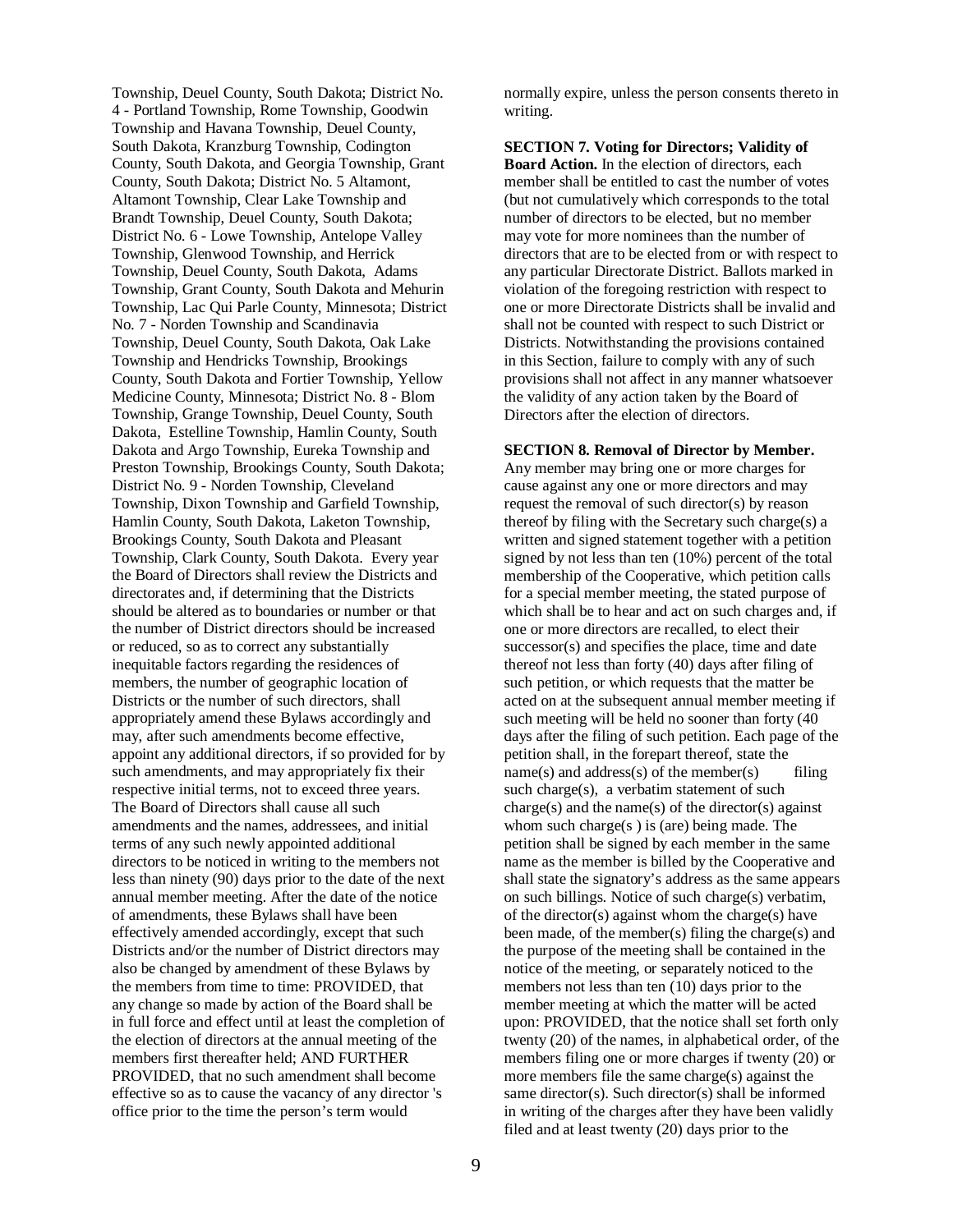meeting of the members at which the charge(s) are to be considered, and shall have an opportunity at the meeting to be heard in person, by witnesses, by counsel or any combination of such, and to present evidence in respect of the charge(s); and the  $person(s)$  bringing the charge(s) shall have the same opportunity, but must be heard first. The question of removal of such director(s) shall, separately for each if more than one has been charged be considered and voted upon at such meeting, and any vacancy created by such removal shall be filled by vote of the members at such meeting without compliance with the foregoing provisions with respect to nominations, except that nominations shall be made from the floor: PROVIDED, that the question of the removal of a director shall not be voted upon at all unless some evidence in support of the charge(s) against the person shall have been presented during the meeting through oral statements, documents or otherwise. A newly elected director shall be from or with respect to the same Directorate District as was the director whose office the elected director succeeds and shall serve the unexpired portion of the removed director's term.

**SECTION 9. Vacancies.** Subject to the provisions of these bylaws with respect to the filling of vacancies caused by the removal of directors by the members, a vacancy occurring in the board of directors shall be filled by the affirmative vote of a majority of the remaining directors for the unexpired portion of the term.

**SECTION 10. Compensation; Expenses**. Directors shall, as determined by resolution of the Board of Directors, receive, on a per diem basis, fixed fee, which may include insurance benefits, for attending meetings of the Board of Directors. Directors shall also receive advancement or reimbursement of any travel and out-of-pocket expense actually, necessarily and reasonably incurred in attending such meetings and performing such business. No director shall receive compensation for serving the Cooperative in any other capacity, nor shall any close relative of a director receive compensation for serving the Cooperative, unless the payment and amount of such compensation shall be specifically authorized by a vote of the members or such payment and amount shall be specifically authorized by the Board of Directors upon their certification of such as an emergency measure: PROVIDED, that a director who is also an officer of the Board, and who as such officer performs regular or periodic duties of a substantial nature for the Cooperative in its fiscal affairs, may be compensated in such amount as shall be fixed and authorized in advance of such service by the Board of Directors.

**SECTION 11. Personal Liability**. To the fullest extent permitted by the South Dakota Codified Law as the same exists as may hereafter be amended, a director of this Cooperative shall not be personally liable to the Cooperative, its members or stockholders for monetary damages for breach of fiduciary duty as a director.

**SECTION 12. Close Relative Defined**. As used in these Bylaws, close relative means a person who, by blood or in-law, including half step, step and adopted kin, a spouse, child, grandchild, parent, grandparent, brother, sister, aunt, uncle, nephew or niece of the principal.

#### **ARTICLE VI MEETINGS OF DIRECTORS**

**SECTION 1. Regular Meetings**. A regular meeting of the board of directors shall be held without notice, immediately after and at the same place as the annual meeting of the members. A regular meeting of the Board of Directors shall also be held monthly at such time and place in Hamlin and Deuel County, South Dakota, as the board of directors may provide by resolution. Such regular monthly meeting may be held without notice other than such resolution fixing the time and place thereof.

**SECTION 2. Special Meeting**. Special meetings of the board of directors may be called by the President or by any three directors and it shall thereupon be the duty of the Secretary to called notice of such meeting to be given as hereinafter provided. The President or the directors calling the meeting shall fix the time and place for the holding of the meeting.

#### **SECTION 3. Notice of Directors' Meetings**.

Written notice of the time, place, and purpose of any special meeting of the board of directors shall be delivered to each director not less than five days previous, unless by unanimous consent of the Board the five days is agreed to be waived. At the direction of the secretary, or upon a default in duty by secretary, by the president or the directors calling a meeting written notice shall be given personally, by mail, by fax, by email, by texting, by Facebook, by posting on the Cooperative website or other electronic transmission acceptable to the directors, at the direction of the President, or the Secretary, or the persons calling the meeting, to each director. If mailed, such notice shall be deemed to be delivered when deposited in the United Sates mail, addressed to the director at the Director's address as it appears on the records of the Cooperative, with postage prepaid. If the notice is sent by fax, such notice shall be delivered when sent by the fax machine utilized by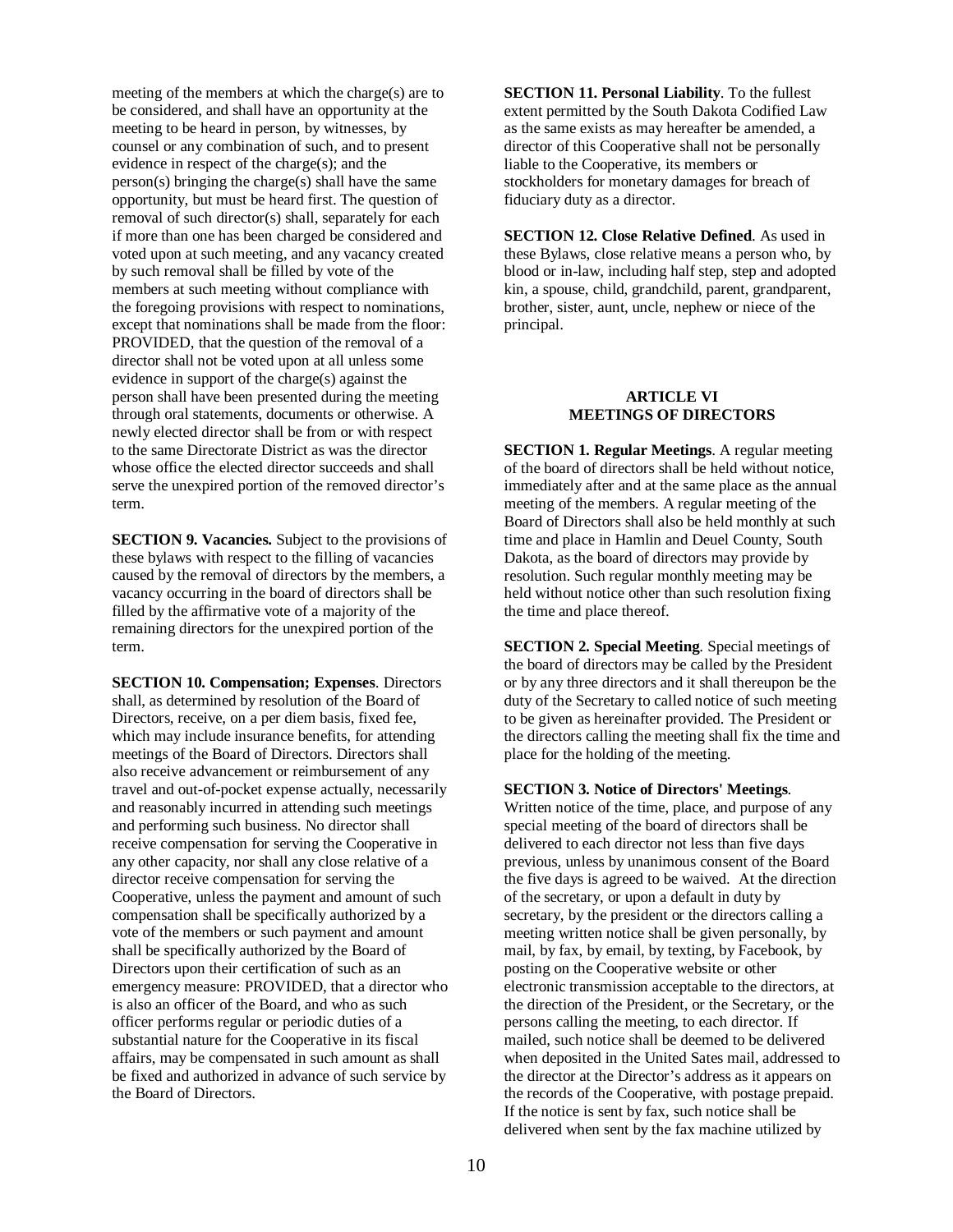the sender, to the directors fax number as it appears on the records of the Cooperative. If notice is sent by email, such notice shall be deemed delivered when sent by the computer utilized by the sender to the directors email address as it appears on the record of the Cooperative. If the notice is sent by text, such notice shall be deemed delivered when sent to the director's cell telephone number as it appears on the records of the Cooperative. If sent by Facebook transmission, such notice shall be deemed delivered when entered on Facebook with notice to friends of the Cooperative, Facebook account. If sent by publication on the website or other electronic communication the notice shall deemed delivered on entry on the electric communication acceptable to the director.

**SECTION 4. Quorum.** A majority of the board of directors shall constitute a quorum, that if less than such majority of the directors is present at said meeting, a majority of the directors may adjourn the meeting from time to time; and provided further, that the Secretary shall notify any absent directors of the time and place of such adjourned meeting. The act of the majority of the directors present at a meeting at which a quorum is present shall be the act of the board of directors.

## **ARTICLE VII OFFICERS**

**SECTION 1. Number.** The officers of the Cooperative shall be a President, Vice President, Secretary, Treasurer, and such other officers as may be determined by the board of directors from time to time. The officers of Secretary and of Treasurer may be held by the same person.

**SECTION 2. Election and Term of Office.** The officers shall be elected by ballot, annually by and from the board of directors at the meeting of the board of directors held immediately after the annual meeting of the members. If the election of officers shall not be held at such meeting, such election shall be held as soon thereafter as conveniently may be. Each officer shall hold office until the first meeting of the board of directors following the next succeeding annual meeting of the members, or until a successor shall have been elected and shall have qualified. A vacancy in any office shall be filled by the board of directors for the unexpired portion of the term.

**SECTION 3. Removal**. Any officer, agent or employee elected or appointed by the Board of Directors may be removed by the Board whenever in its judgment the best interests of the Cooperative will thereby be served.

**SECTION 4. President**. The President shall (a) Be the principal executive officer of the Cooperative and, unless otherwise determined by the members or the board of directors, shall preside at all meetings of the members and the board of directors; (b) Sign, with the Secretary, any deeds, mortgages, deeds of trust notes, bonds, contracts, or other instruments authorized by the board of directors to be executed, except in cases in which the signing and execution thereof shall be expressly delegated by the board of directors or by these by-laws to some other officer or agent of the Cooperative, or shall be required by law to be otherwise signed or executed; and

(c) In general perform all duties incident to the office of President and such other duties as may be prescribed by the Board of Directors from time to time.

**SECTION 5. Vice President**. In the absence of the President, or in the event of the President's inability or refusal to act, the Vice President shall perform the duties of the President, and when so acting, shall have all the powers of and be subject to all the restrictions upon the President. The Vice President shall also perform such other duties as from time to time may be assigned to the Vice President by the Board of Directors.

**SECTION 6. Secretary**. The Secretary shall be responsible for:

(a) Keeping the minutes of the meetings of the members, and of the board in books provided for that purpose

(b) Seeing that all notices are duly given in accordance with these by-laws or as required by law; (c) The safekeeping of the corporate books and records and the seal of the Cooperative, and affixing the seal of the Cooperative to all documents, the execution of which on behalf of the Cooperative under its seal, is duly authorized in accordance with the provisions of these by-laws;

(d) Keeping a register of the names and post office addresses of all members;

(e) Keeping on file at all times, a complete copy of the Articles of Incorporation, Articles of Conversion, and By Laws of the Cooperative containing all amendments thereto, to any member upon requestand

(f) In general performing all duties incident to the office of Secretary and such other duties as from time to time may be assigned to the Secretary by the board.

**SECTION 7. Treasurer**. The treasurer shall be responsible for:

(a) Custody of all funds and securities of the Cooperative;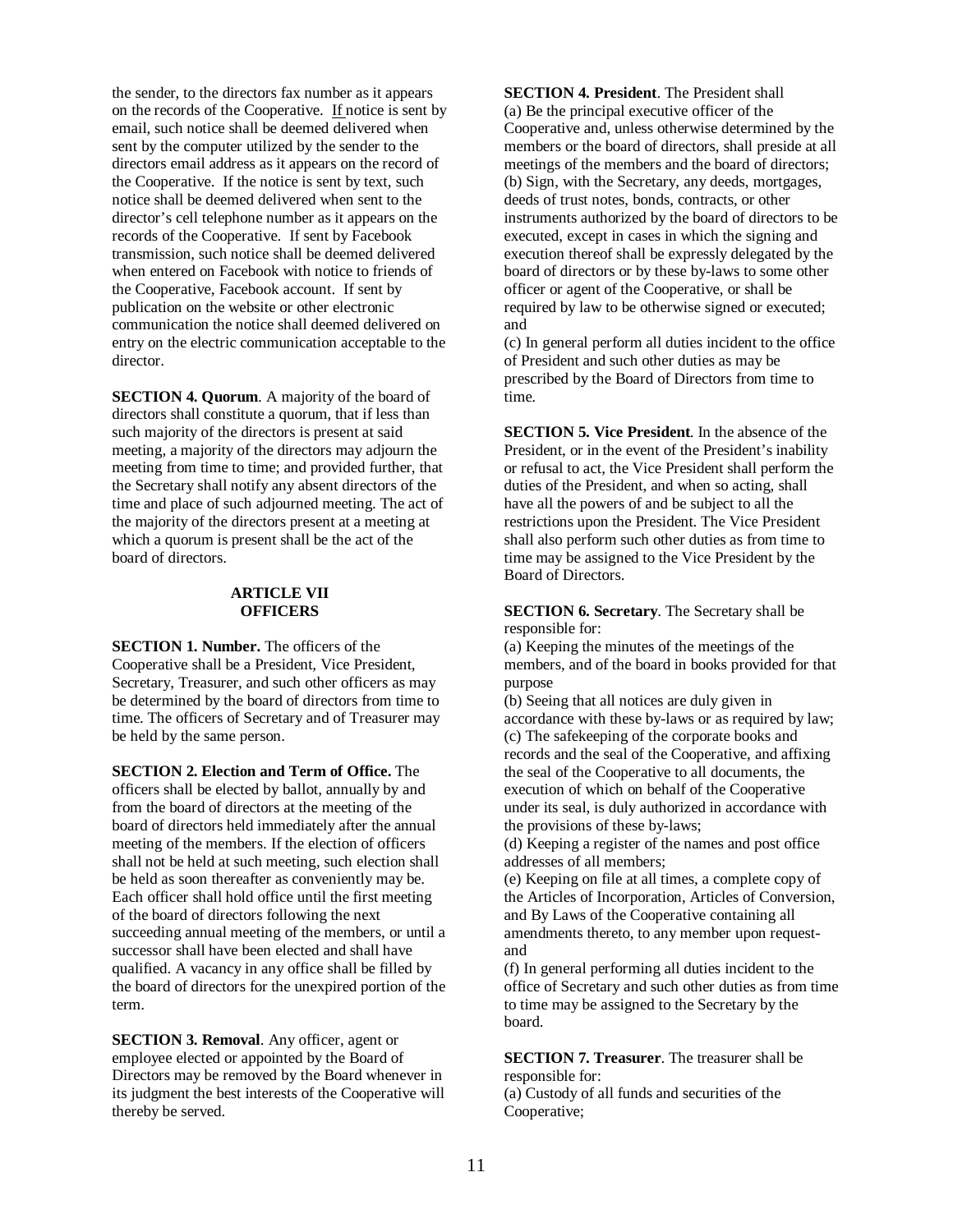(b) The receipts of and the issuance of receipts for all money due and payable to the Cooperative and for the deposit of all such moneys in the name of the Cooperative in such bank or banks, or in such financial securities or investments as shall be selected by the Board of Directors, and;

(c) The general performance of all duties incident to the office of Treasurer, and such other duties as from time to time may be assigned to the Treasurer by the board.

**SECTION 8. Delegation of Secretary's and** 

**Treasurer's Responsibilities**. Notwithstanding the duties, responsibilities and authorities of the Secretary and of the Treasurer herein before provided in Article VII, Sections 6 and 7, herein, the Board of Directors by resolution may, except as otherwise limited by law, delegate, wholly or in part, the responsibility and authority for, and the regular or routine administration of, one or more of each such officer's such duties to one or more agents, other officers or employees of the Cooperative who are not directors. To the extent that the Board does so delegate with respect to any such officer, that officer as such shall be relieved from such duties, responsibilities and authorities.

#### **SECTION 9. General Manager; Chief Executive**

**Officer.** The Board of Directors may appoint a General Manager, who may be, but who shall not be required to be, a member of the Cooperative, and who also may be designated Chief Executive Officer (CEO). Such officer shall perform such duties as the Board of Directors may from time to time require and shall have such authority as the Board of Directors may from time to time vest in the position.

**SECTION 10. Bonds of Officers.** The treasurer, and any other officer or agent of the Cooperative charged with the responsibility for the custody of any of its funds or property shall be bonded in such sum and with such surety as the board of directors shall determine. The board in its discretion may also require any other officer, agent or employee of the Cooperative to be bonded in such amount, and with such surety as it shall determine.

**SECTION 11. Compensation**. The powers, duties and compensation of officers, agents and employees shall be fixed by the board of directors, subject to the provisions of these by-laws with respect to compensation, for directors and close relatives of directors.

**SECTION 12. Reports**. The officers of the Cooperative shall submit at each annual meeting of the members reports covering the business of the Cooperative for the previous fiscal year. Such reports shall set forth the condition of the Cooperative at the close of such fiscal year.

## **ARTICLE VIII INDEMNIFICATION**

#### **SECTION 1. Indemnification of Officers, Directors, Employees and Agents; Insurance.**

(a) Each director, officer, employee, or person acting as agent for or on behalf of the cooperative now or hereafter serving as such, shall be indemnified by the Cooperative against any and all claims and liabilities to which the person has or shall become subject by reason of serving or having served as such director, officer, employee or agent for said cooperative, or by reason of any action alleged to have been taken, omitted, or neglected by the person as such director, officer, employee, or agent and the Cooperative shall reimburse each such person for all legal expenses reasonably incurred by the person in connection with any claim or liability arising out of the person own willful misconduct or gross negligence. (b) The amount paid to any such person by way of indemnification shall not exceed the actual, reasonable and necessary expenses incurred in connection with the matter involved, such additional amount as may be fixed by a committee of not less than five persons nor more than seven persons selected by the board of directors, who shall be members of the Cooperative but not officers or directors, employees or persons performing services for the Cooperative, and any determination so made shall be prima facie evidence of the reasonableness of the amount fixed or binding on the indemnified officer, director, employee or agent. The right of indemnification herein above provided for shall not be exclusive of any rights to which any director, officer, employee or agent may otherwise be entitled by law.

(c) The Cooperative may purchase and maintain insurance on behalf of any person who is or was a director, officer, employee or agent of the Cooperative, or is or was serving at the request of the Cooperative as a director, officer, employee or agent of another corporation, cooperative, partnership, joint venture, trust or other enterprise against any liability asserted against the person or incurred by the person in any such capacity, or arising out of the person's status as such whether or not the Cooperative would have the power to indemnify the person against such liability under the provisions of this section.

## **ARTICLE IX NONPROFIT OPERATION**

**SECTION 1. Interest or Dividends on Capital**  Prohibited. The Cooperative shall at all times be operated on a cooperative nonprofit basis for the mutual benefit of its patrons. No interest or dividends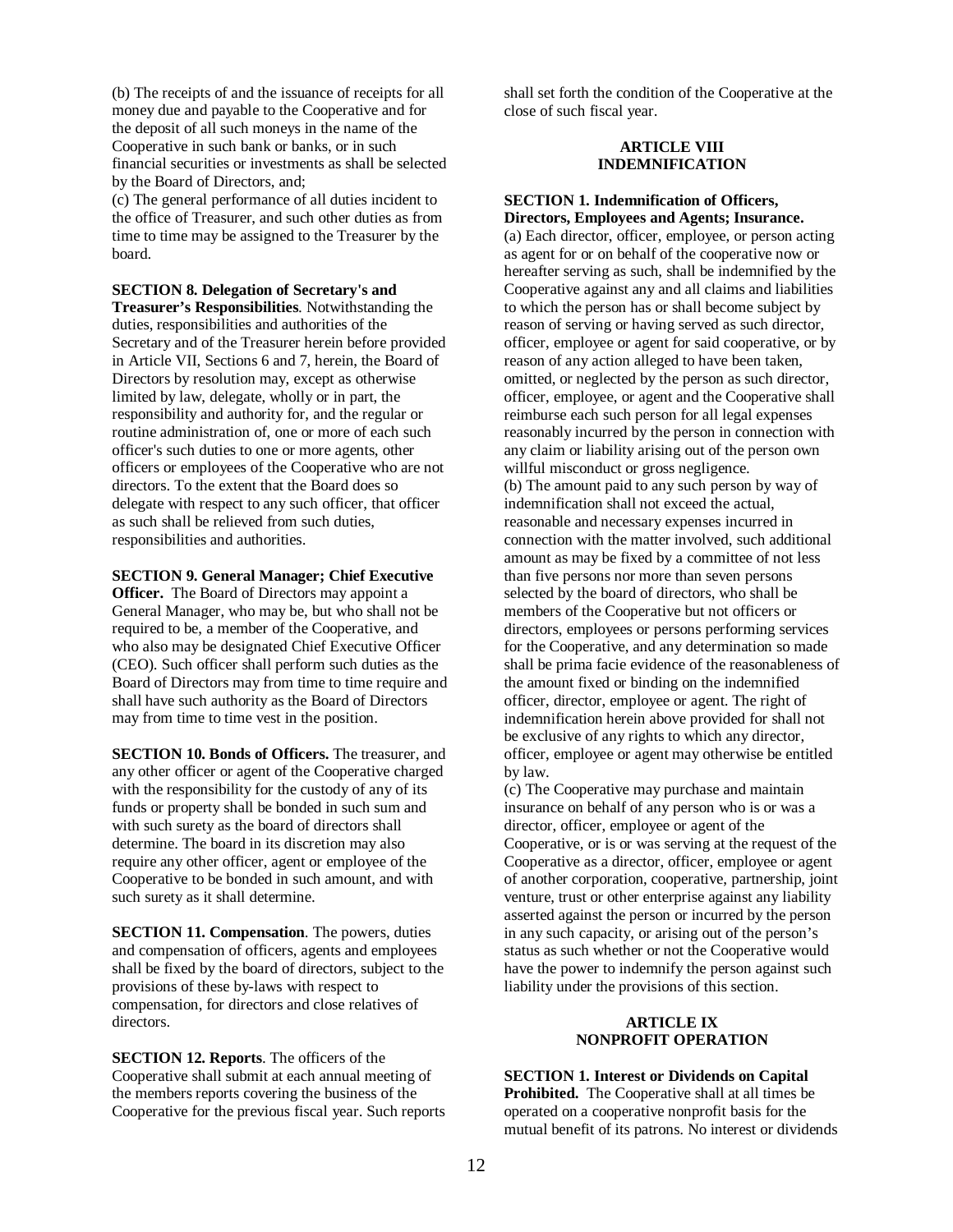shall be paid or payable by the Cooperative on any capital furnished by its patrons.

**SECTION 2. Patronage Capital in Connection with Furnishing Electric Energy**. In the furnishing of electric energy, the Cooperative's operations shall be so conducted that all patrons will, through their patronage, furnish capital for the Cooperative. The Board of Directors of the Cooperative before allocating and crediting margins to its patrons may, by resolution, provide for the adoption of margin stabilization plans, revenue or expense deferral plans or other plans that provide for the retention of revenues and receipts in excess of those needed to meet current losses and expenses. Reasonable reserves may be created by the Cooperative for the payment of the incremental cost of electric power and energy purchased by the Cooperative for resale to its patrons. Any amounts received by the Cooperative in excess of the funds necessary to provide for the reserves and plans as herein provided and in excess of operating costs and expenses shall be accounted for by the Cooperative on a patronage basis to all its patrons. All such amounts are received with the understanding that they are furnished by the patrons as capital. The Cooperative is obligated to pay by credits to a capital account for each such patron all such amounts in excess of those funds needed by the Cooperative for the purposes stated herein. The books and records of the Cooperative shall be set up and kept in such a manner that at the end of each fiscal year the amount of capital, if any, so furnished by each patron is clearly reflected and credited to an appropriate record to the capital account of each patron, and the Cooperative shall within a reasonable time after the close of the fiscal year, notify each patron of the amount of capital so credited to the patron's account; PROVIDED, that individual notices of such amounts furnished by each patron may not be required if the Cooperative notifies all patrons of the aggregate amount of such excess and provides a clear explanation of how each patron may compute and determine for the patron the specific amount of capital so credited to the patron. All such amounts credited to the capital account of any patron shall have the same status as though they had been paid to the patron in cash in pursuance of a legal obligation to do so and the patron had then furnished the Cooperative corresponding amounts for capital.

In the event of dissolution or liquidation of the Cooperative, after all outstanding indebtedness of the Cooperative shall have been paid, outstanding capital credits shall be retired without priority on a pro rata basis before any payments are made on account of property rights of members. If, at any time prior to dissolution or liquidation, the Board shall determine that the financial condition of the Cooperative will not be impaired thereby, the capital then credited to

patrons' accounts may be retired in full or in part. Notwithstanding any other provision of these Bylaws, the Board shall determine the method of allocation, basis, priority and order of retirement, if any, for amounts furnished as patronage capital.

Capital credited to the account of each patron shall be assignable only on the books of the Cooperative pursuant to written instruction from the assignor and only to successors in interest or successors in occupancy, in all or part of such patron's premises served by the Cooperative unless the board, acting under policies of general application shall determine otherwise.

Notwithstanding any other provisions of these Bylaws, the Board shall, at its discretion, have the power at any time upon the death of any patron, who was a natural person, if the legal representative of the person's estate or the heirs, beneficiaries or assignees shall request in writing that the capital credited to any such patron be retired prior to the time such capital would otherwise be retired under the provisions of these Bylaws, to retire such capital immediately upon such terms and conditions as the Board, acting under policies of general application to situations of like kind, and such legal representatives, shall agree upon. Similarly, the Board may, at its discretion, have the power at any time upon a patron relinquishing service, if former patron shall request in writing that the capital credited to any such patron be retired prior to the time such capital would otherwise be retired under the provisions of these Bylaws, to retire such capital immediately upon such terms and conditions as the Board, acting under policies of general application to situations of like kind, and such patron, shall agree upon. Any discounted amounts of the prepayment may be used or retained as permanent, unallocated equity or equitably allocated. PROVIDED, however that the financial conditions of the Cooperative will not be impaired thereby.

The Cooperative shall have a first lien upon all certificates of interests, membership, patronage capital, or other interests standing on its books for all indebtedness of the respective holders or owners thereof to the Cooperative.

The Cooperative, before retiring any capital credited to any patron's account, shall deduct therefrom any amount owing by such patron to the Cooperative.

## **SECTION 3. Unclaimed Patronage Capital Assigned.**

(a). Notwithstanding any other provisions of the Bylaws, if any patron or former patron fails to claim any cash retirement of capital credits or other payment from the Cooperative within three (3) years after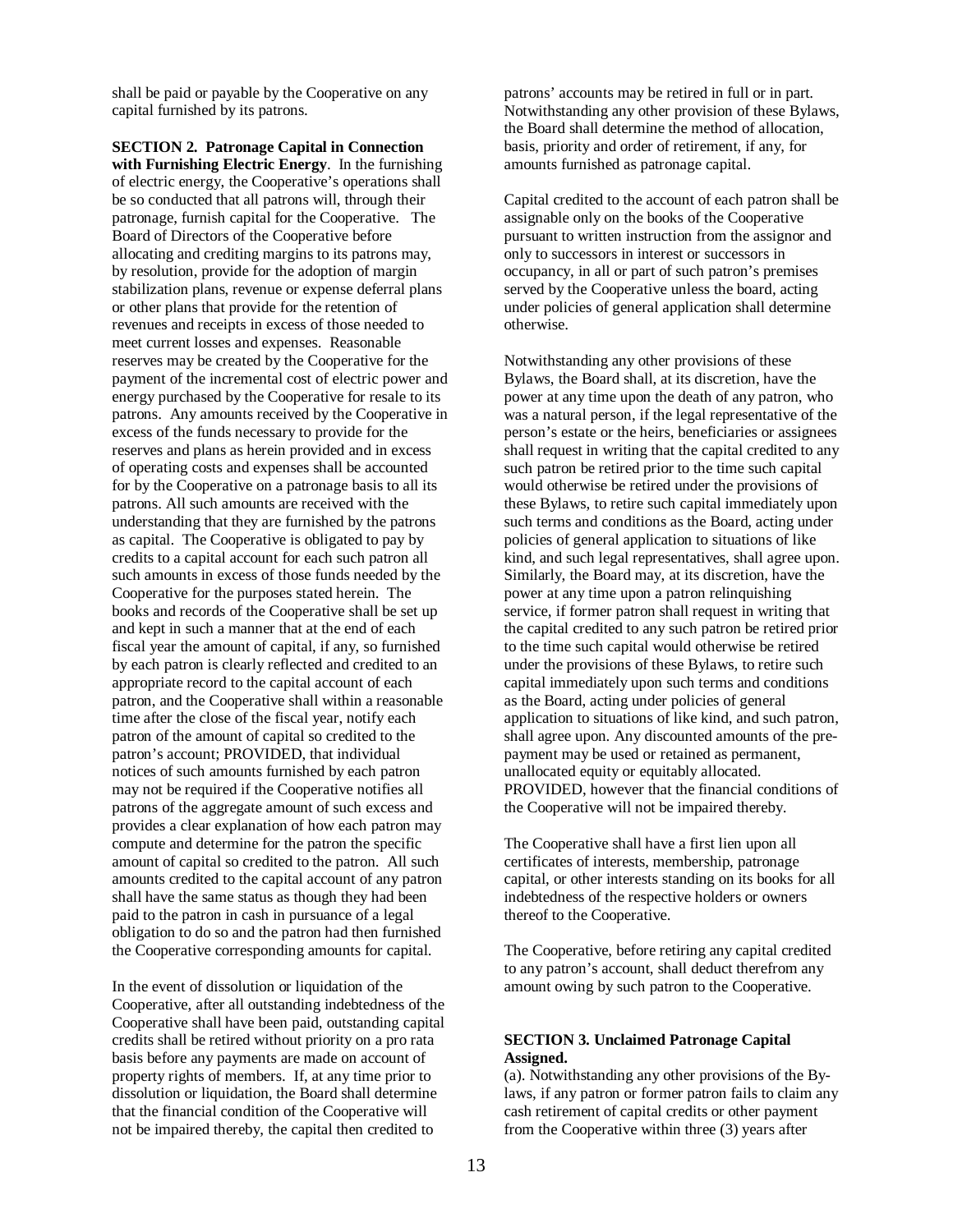payment of the same has been made available to the patron by check mailed to the patron at the last address furnished by the patron to the Cooperative, such failure shall be and constitutes an irrevocable assignment and gift by such member of such capital credit or other payments to the Cooperative. (b). Failure to claim any such payment within the meaning of this section shall include the failure of such patron or former patron to cash any check mailed to the patron by the Cooperative at the last address furnished by the patron to the Cooperative. (c) The assignment and gift provided for under this section shall become effective only upon the expiration of three (3) years from the date when such payment was made available to such patron or former patron without claim therefore and only after the further expiration of six (6) months following the giving of a Notice by mail or publication that unless such payment is claimed within six (6) months, such gift to the Cooperative shall become effective. (d). In the event the address for the member on the book of the cooperative are known by the secretary to be incorrect, then notice shall be published according to appropriate State Law.

(e). The sixty (60) day period following the giving of such Notice, either by mail or publication, shall be deemed to terminate sixty (60) days after the mailing of publication of such Notice.

The patrons of the Cooperative by dealing with the Cooperative, acknowledge that the terms and provisions of the Articles of Incorporation, Articles of Conversion, and By Laws shall constitute and be a contract between the Cooperative, and each patron, and both the Cooperative and the patrons are bound by such contract, as fully as though each patron had individually signed a separate instrument containing such terms and provisions. The provisions of this article of the by-laws shall be called to the attention of each patron of the Cooperative by posting in a conspicuous place in the Cooperative's office.

**SECTION 4. Patronage Refunds in Connection with Furnishing Other Services**. In the event that the Cooperative should engage in the business of furnishing goods or services, other than electric energy, all amounts received and receivable therefrom which are in excess of costs and expenses properly chargeable against the furnishing of such goods or services, may be allocated annually and returned to the patrons of this Cooperative, or may be used by the Cooperative as permanent, non-allocated capital. In addition, all amounts allocated to the Cooperative from other organizations that furnish services, supplies or products, other than electric energy, to the Cooperative may be allocated annually and returned to the patrons of this Cooperative, or may be used by the Cooperative as permanent, nonallocated capital. The Board of Directors shall

determine the method, basis, priority and order of retirement, if any, for all such amounts heretofore or hereafter allocated to the patrons of this Cooperative.

## **SECTION 5. Assessment of Subscription Fee**.

The board of directors shall have the power to assess and charge against the capital credit account of any patron, member or non-member, a subscription fee for an informational newsletter or publication published either by the Cooperative alone or in cooperation with another organization which may be designated by the board as an official Cooperative publication for the purpose of providing information and notices to the membership. The fee assessed shall be based upon the costs of production and distribution.

## **SECTION 6. Capital Credit Setoff**. The

Cooperative, before retiring any capital credited to any patron's account, shall deduct therefrom any amount owing by such patron to the Cooperative, together with interest thereon at the South Dakota legal rate on judgements in effect when such amount became overdue, compounded annually.

## **ARTICLE X DISPOSITION OF PROPERTY**

The Cooperative may not sell, mortgage, lease, or otherwise dispose of or encumber all or any substantial portion of its property unless such sale, mortgage, lease or other disposition or encumbrance authorized at a meeting of the members thereof by the affirmative vote of not less than two-thirds of all the members of the Cooperative, and unless the notice of such proposed sale, mortgage, lease or other disposition or encumbrance shall have been contained in the notice of the meeting; provided. However, that notwithstanding anything herein contained, the board of directors of the cooperative, without authorization by the members thereof shall have full power and authority to enter into a compact with other cooperatives to provide a method to retain in the integrated system the electric utility assets of any member that may propose to transfer its electric utility assets other than in the normal course of business while allowing that member to receive the best price it can negotiate for its assets, and to authorize the execution and delivery of a mortgage or mortgages, or deed or deeds of trust upon or the pledging or encumbering of any or all of the property, assets, rights, privileges, licenses, franchises, and permits of the Cooperative, whether acquired or to be acquired and wherever situated as well as the revenues and income therefrom all upon such terms and conditions a the board of directors shall determine, to secure any indebtedness of the Cooperative to United States of America or any instrumentality or agency thereof, or any Cooperative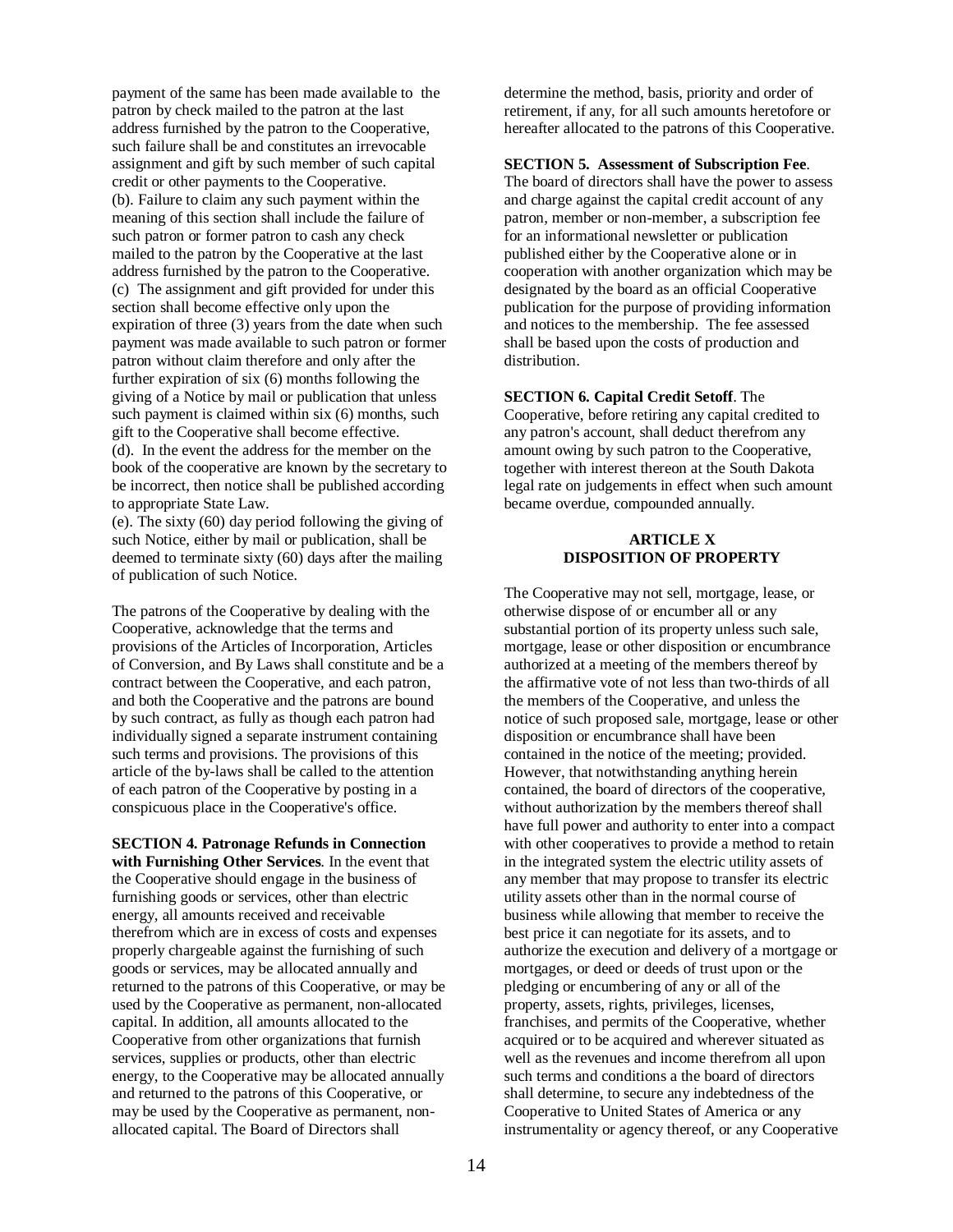or organization organized for the purpose of providing electrical energy to electric cooperatives, or any cooperative organized for the purpose of providing financing to electric cooperatives or any organization organized for the purpose of furthering the purposes of the Rural Electrification Act, provided further that the board of directors may upon authorization of a majority of the members thereof, will, lease, or otherwise dispose of all or a substantial portion of its property to another municipality or other body public or subdivision thereof.

## **ARTICLE XI SEAL**

The corporate seal of the Cooperative shall be in the form of a circle and shall have inscribed thereon the name of the Cooperative and the words "Corporate Seal (name of the State").

## **ARTICLE XII FINANCIAL TRANSACTIONS**

**SECTION 1. Contracts**. Except as otherwise provided in these bylaws, the board of directors may authorize any officer or officers, agent or agents to enter into any contract or execute and deliver any instrument, in the name, and on behalf of the Cooperative, and such authority may be general or confined to specific instances.

**SECTION 2. Checks, Drafts, Etc**. All checks, drafts, and other orders for the payment of money, and all notes, bonds or other evidences of indebtedness issued in the name of the Cooperative shall be signed by such officer, or officers, agent or agents, employee or employees of the Cooperative and in such manner as shall from time to time be determined by resolution of the board of directors.

**SECTION 3. Deposits**. All funds except petty cash of the Cooperative shall be deposited from time to time to the credit of the Cooperative in such bank or banks, or in such financial securities or institutions as the board of directors may select.

## **ARTICLE XIII FISCAL YEAR**

The fiscal year of the Cooperative shall begin on the first day of January of each year and shall end on the thirty-first day of December in the same year.

#### **ARTICLE XIV MISCELLANEOUS**

**SECTION 1. Membership in Other Organizations.** The Cooperative shall not become a

member of or purchase stock in any other organization without an affirmative vote of twothirds of the members of its board of directors provided, however, that the Cooperative may upon the authorization of the board of directors, purchase stock in or become a member of any corporation or organization organized on a nonprofit basis for the purpose of engaging in or furthering the cause of rural electrification, or with the approval of the Administrator of RUS, of any corporation for the purpose of acquiring electric facilities.

**SECTION 2. Waiver of Notice**. Any member or director may waive in writing any notice of a meeting required to be given by these by-laws, either before or after such meeting. The attendance of a member or director at any meeting shall constitute a waiver of notice of such meeting by such members or director, except in case a member or director shall attend a meeting for the express purpose of objecting to the transaction of any business on the grounds that the meeting has not been lawfully called or convened.

**SECTION 3. Policies, Rules and Regulations.** The board of directors shall have power to make and adopt such policies, rules and regulations, not inconsistent with law, the article of incorporation, articles of conversion or these bylaws, as it may deem advisable for the management of the business and affairs of the Cooperative. Where the term "rules and regulations" appears in these bylaws, it shall also include policies. At all meetings of the members as well as the Board of Directors of the Cooperative, where no other procedure is established by these bylaws, the parliamentary procedure shall be governed by Roberts Rules of Order.

**SECTION 4. Accounting system and Report**. The board shall cause to be established and maintained a complete accounting system which among other things, and subject to applicable laws and rules and regulations of any regulatory body shall conform to such accounting system as may from time to time be designated by the Administrator of the Rural Utilities Service of the United States of America. The board of directors shall also, after the close of each fiscal year, cause to be made by a certified public accountant, a full and complete audit of the accounts, books, and financial condition of the Cooperative as of the end of such fiscal year. A report of such audit shall be submitted to the members at the net following year's annual meeting.

**SECTION 5. Area Coverage.** The board of directors shall make diligent effort to see that electric service is extended to all unserved persons within the Cooperative service area who (a) desire such service and (b) meet all reasonable requirements established by the Cooperative as a condition of such service.